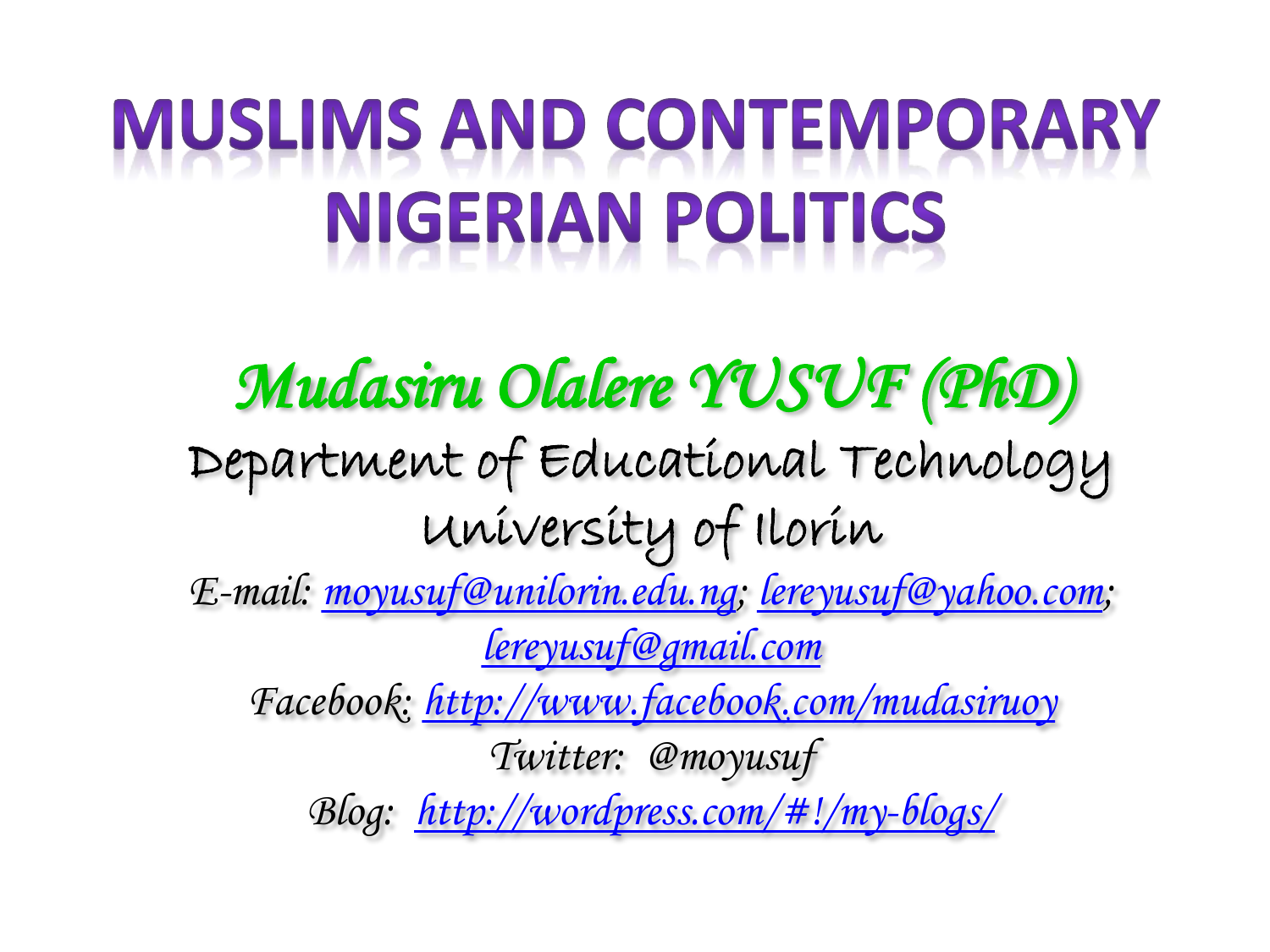#### **Discussion Map**

#### **Introduction**

#### **Conclusion**

**They Said**

**Islamic System of Government**

**Reality of Religion in Politics**

**Religion and Politics in Nigeria**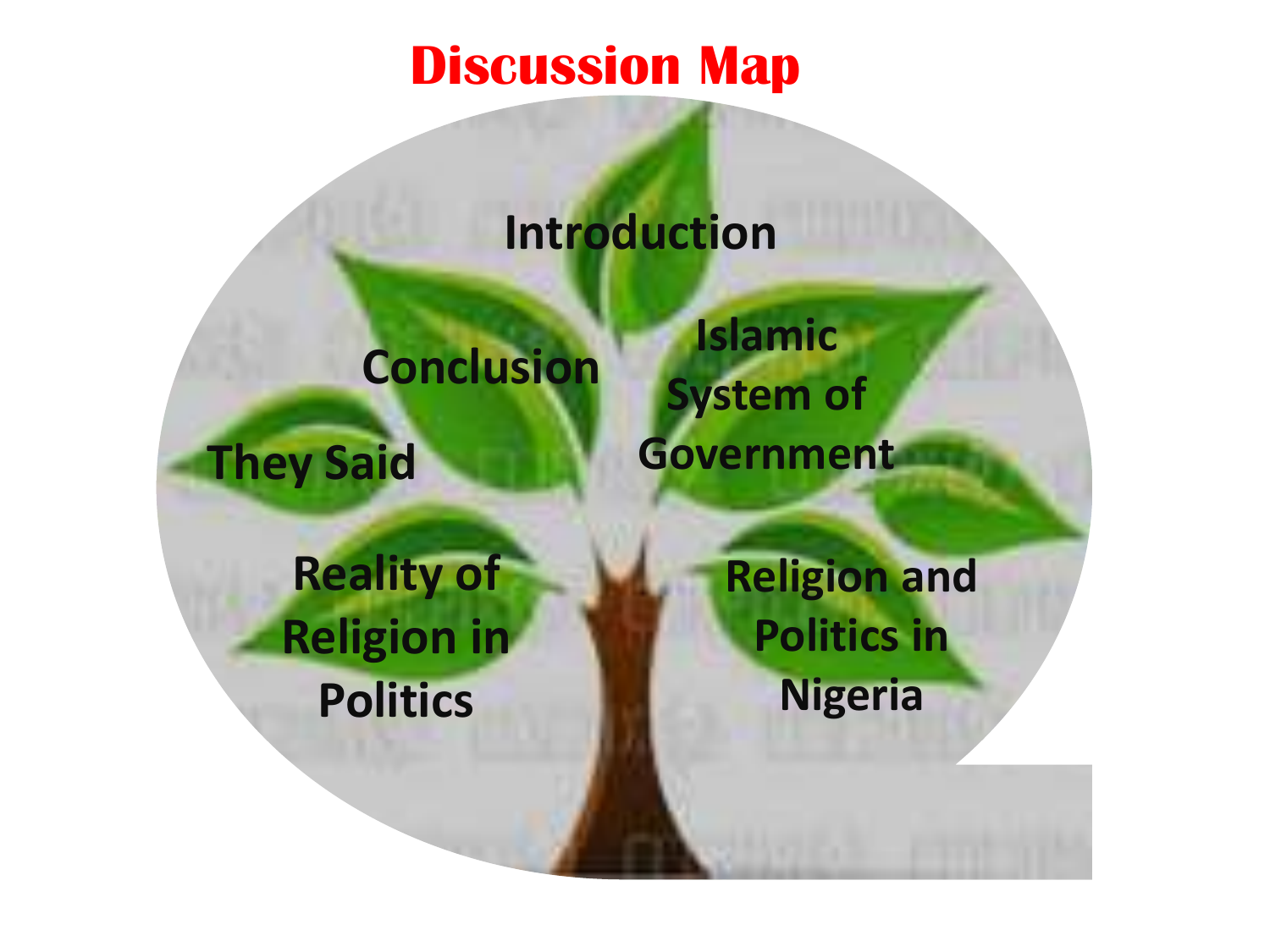#### **Introduction**

 $\Box$  Politics is defined by the freedictionary as

"The art or science of government or governing, especially the governing of a political entity, such as a nation, and the administration and control of its internal and external affairs".

- All human beings (Muslims inclusive) are political animals.
- The global Islamaphobia has led to such terms: Political Islam?
- Moderate Islam?
- Westernised Islam?
- Muslim Democrats ?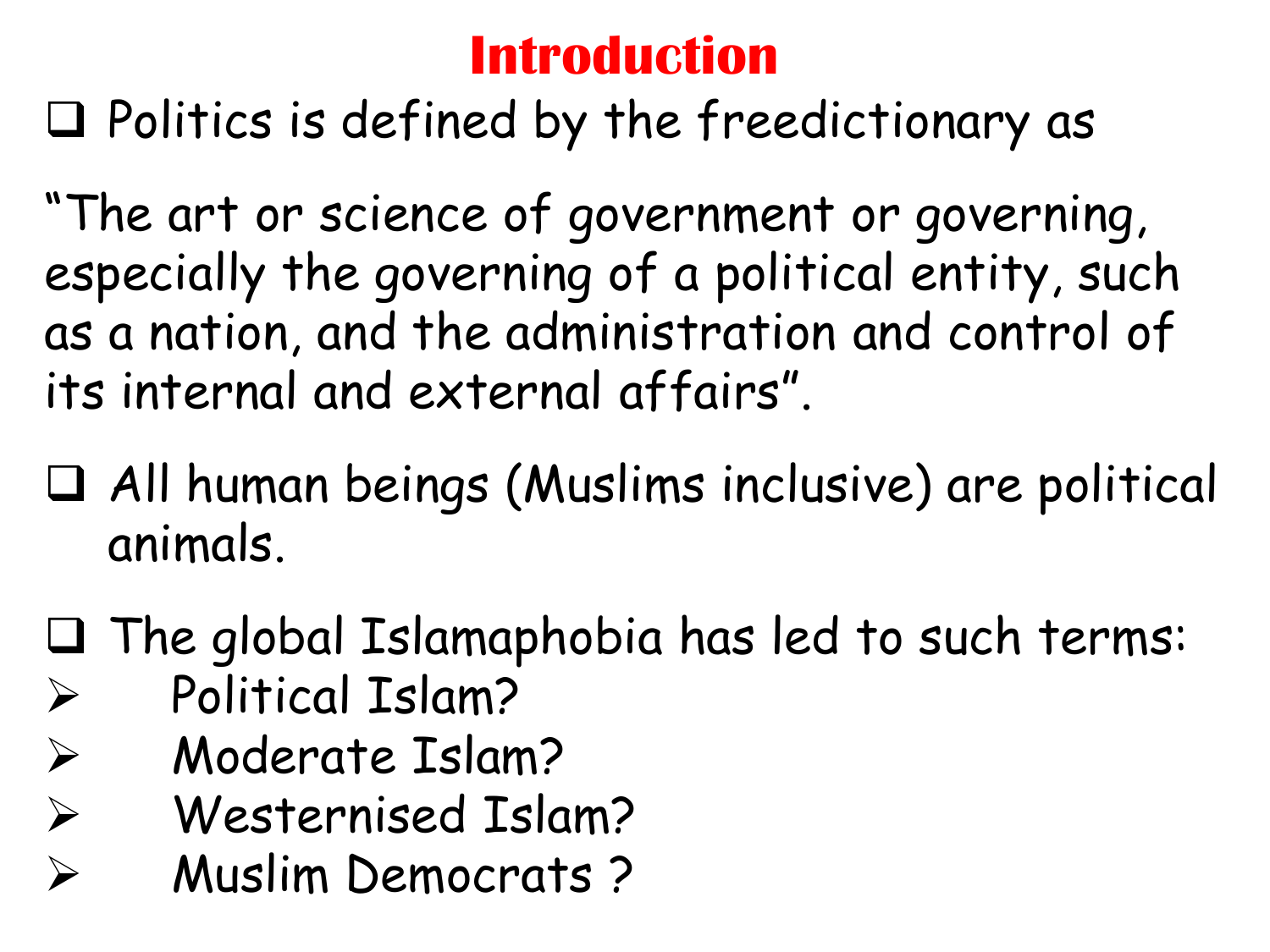#### **Introduction (Cont.)**

- Islamic concepts:
	- $\triangleright$  Islam complete submission to the will of Allah, a complete way of life that is subjected to the law of Allah as presented by the messenger of Allah
	- $\triangleright$  Islamic an adjective for anything having its origin or deriving from Islam
	- $\triangleright$  State a noun indicating a geographical area inhabited by human beings with a degree of autonomy or sovereign polity
	- Muslim refers to he/she who willingly submits to the will of Allah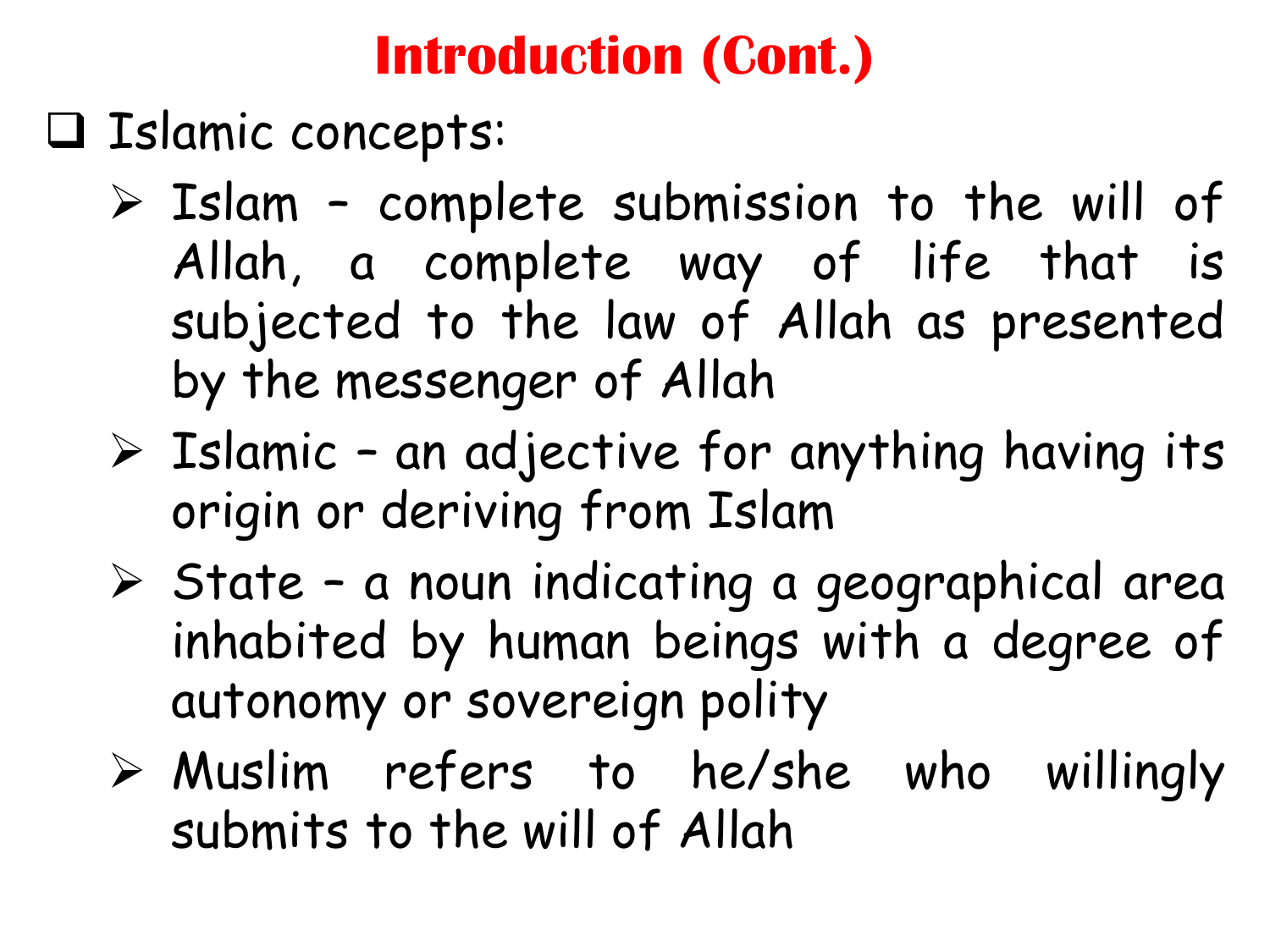#### **Introduction (Cont.)**

Unlike other religions in the world, there is no separation between religion and the state Quran 2 Verse 30 وَإِذْ قَالَ رَبُّكَ لِلْمَلاَئِكَةِ إِنِّي جَاعِلٌ فِي الأَرْضِ خَلِيفَةً ...  $\ddot{\ddot{\cdot}}$  $\ddot{\phantom{0}}$  $\ddot{\phantom{0}}$ ْ<br>ْ ا ا<br>ع  $\overline{\phantom{a}}$  $\frac{1}{2}$  $\frac{1}{2}$ ا<br>م ।<br>र  $\frac{1}{2}$ ؙ<br>۠ َ<br>ء ر<br>م<br>•  $\ddot{\phantom{0}}$  $\frac{1}{2}$ ֦֧֦֧֦֧֦֧<u>֦</u>  $\ddot{\ }$ 

And when your Lord said to the angels, "Indeed, I will make upon the earth a successive authority." Quran 2 Verse 38 ُ عَلَيْهِمْ وَلا هُ  $\frac{1}{2}$ ْ ْ  $\frac{1}{2}$  $\overline{a}$ ٌ قُلْنَا اهْبِطُوا مِنْهَا جَمِيعاً فَإِمَّا يَأْتِيَنَّكُمْ مِنِّي هُدَى فَمَنْ تَبِعَ هُدَايَ فَلا خَوْفٌ عَلَيْهِمْ وَلا هُمْ ֦֧֦֦֧֝<u>֦</u>  $\ddot{\phantom{0}}$  $\ddot{\cdot}$  $\frac{1}{2}$ ๋<br>፝  $\ddot{\phantom{0}}$  $\ddot{\phantom{0}}$ ْ  $\frac{1}{2}$  $\frac{1}{2}$  $\frac{1}{1}$ ُ  $\frac{1}{2}$ ْ ٍ<br>م **َ**ّ  $\frac{1}{2}$ ّْ أ  $\frac{1}{2}$  $\frac{5}{\Omega}$  $\ddot{\cdot}$  $\frac{1}{\sqrt{2}}$  $\overline{\phantom{a}}$ ِ<br>پُر ْ ፟<br>፟ י<br>**֞**  $\ddot{\phantom{0}}$ ់<br>(  $\frac{1}{2}$ ْ ว<br>:<br>• ं<br>,<br>,  $\ddot{\cdot}$ ِ<br>ْ ्<br>-<br>•

يَحْزَنُونَ

We said, "Go down from it, all of you. And when guidance comes to you from Me, whoever follows My guidance – there will be no fear concerning them, nor will they grieve".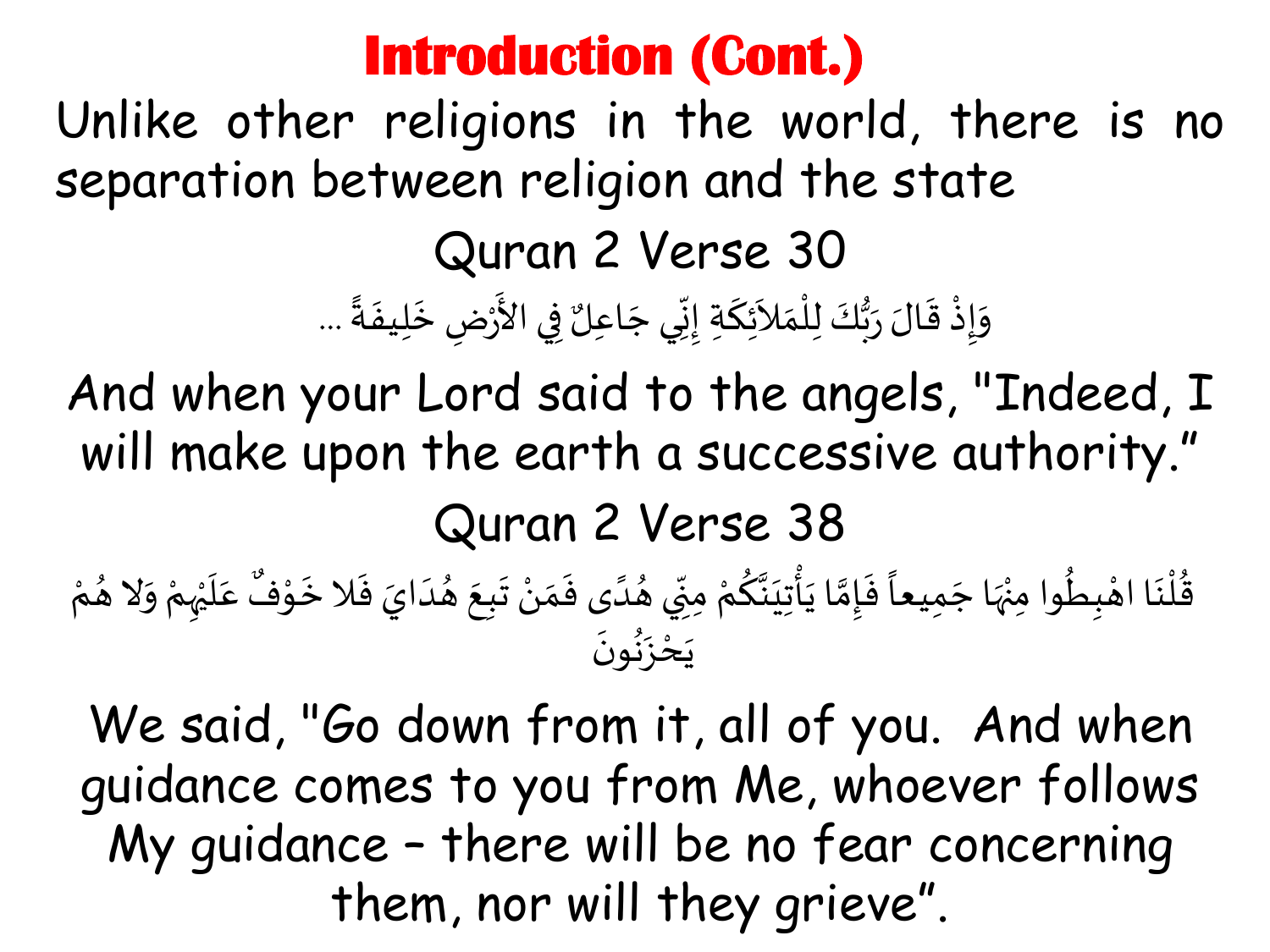#### **Politics and Religion Do Mix**

In human history politics and religion do mix.

- Politics can shape religious thinking and vice versa
	- $\triangleright$  Sunni versus Shia dichotomy
	- > Catholicism versus Protestantism dichotomy
- $\square$  Several leaders converting to religion of the majority (Rome and Othoman rulers)
- $\Box$  People converting in recent history
	- Alhaji Dauda (David) Adegbenro Abeokuta.
	- Dr. Dauda (David) Jawara Gambia.
	- Dr. Rahman Olusegun Mimiko Ondo State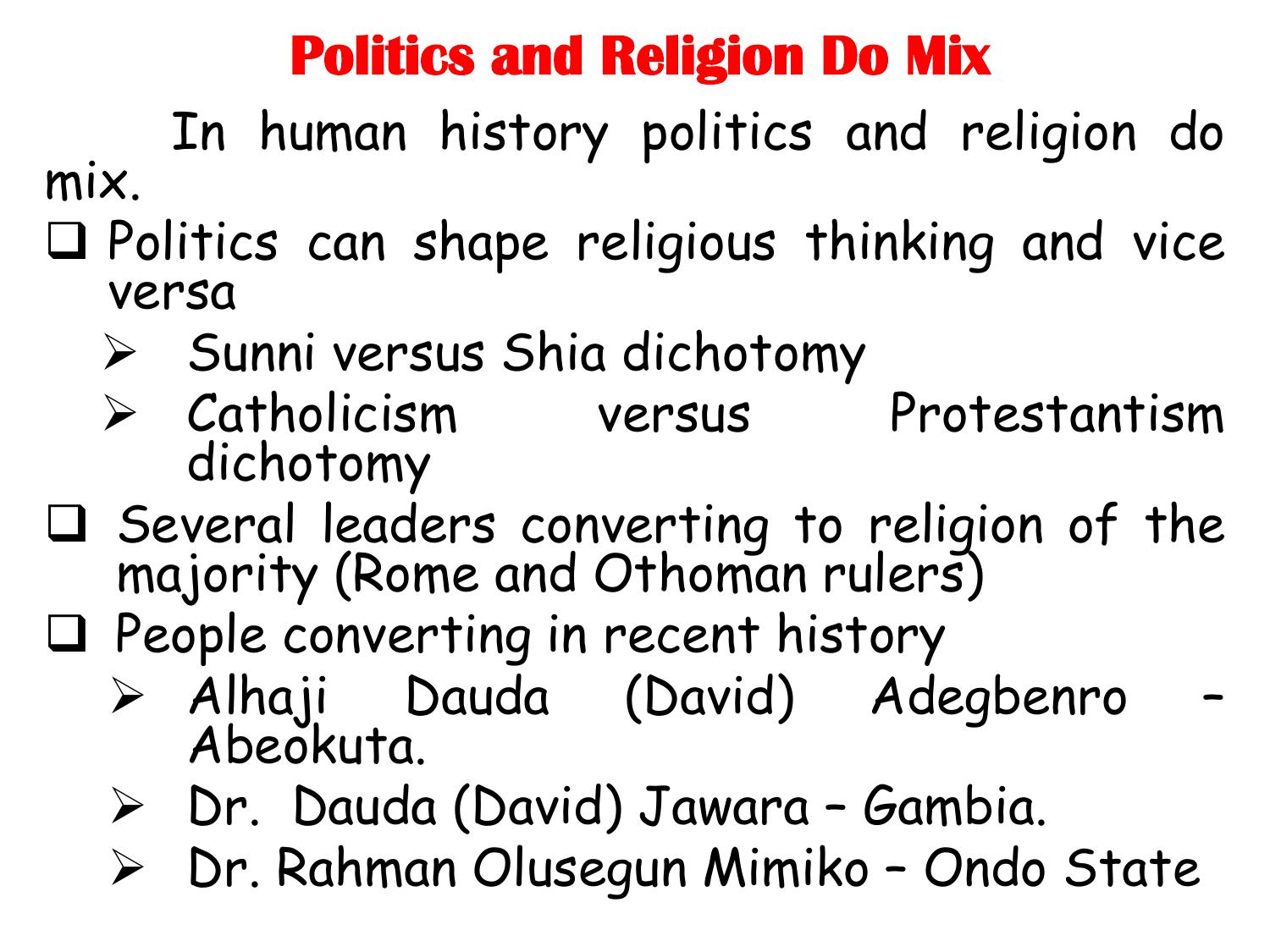#### **Purpose of the Islamic Statehood**

- $\square$  The purpose of the Islamic state is to provide the foundation of *Tawhid*, *Risalat* and *Khilafat*
- The establishment, maintenance and development of those virtues which the Creator of the universe wishes human life to be enriched by
- $\Box$  Prevention and eradication of those evils which are abhorrent to Allah.
- Not intended for political administration only, nor for the fulfillment through it of the collective will of any particular set of people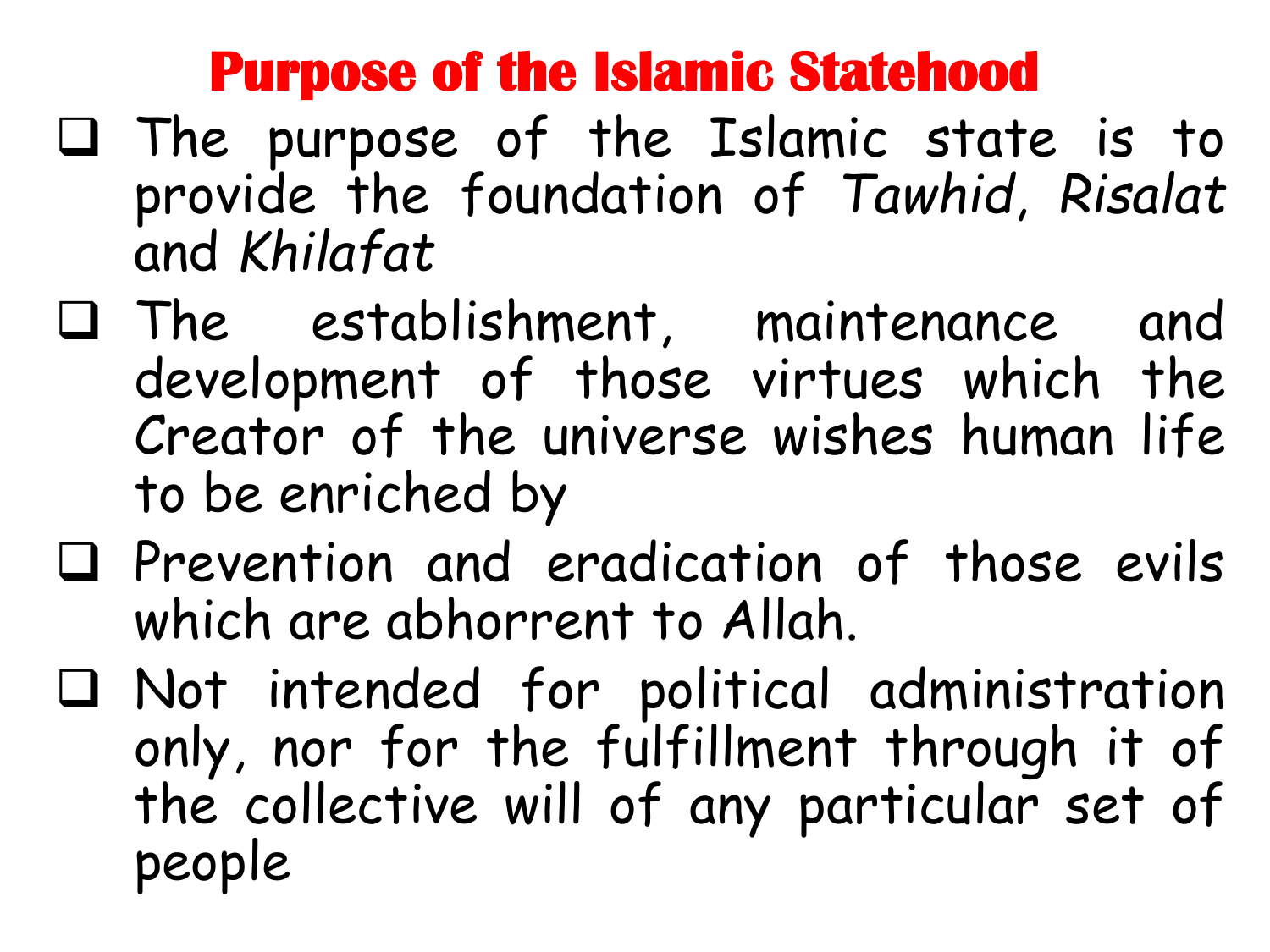#### **Purpose of the Islamic Statehood (Contd.)**

- $\Box$  Islamic government is based on the approval of laws set forth in the Noble Qur'an and the Sunnah of the Most Noble Messenger.
- $\square$  Islamic government may therefore be defined as the rule of divine law over men.
- Islamic statehood does not exclude non-Muslim who are considered Thimicovenanted people
- Islamic statehood does not exclude normal ties (political and social contacts) with non-Muslim states.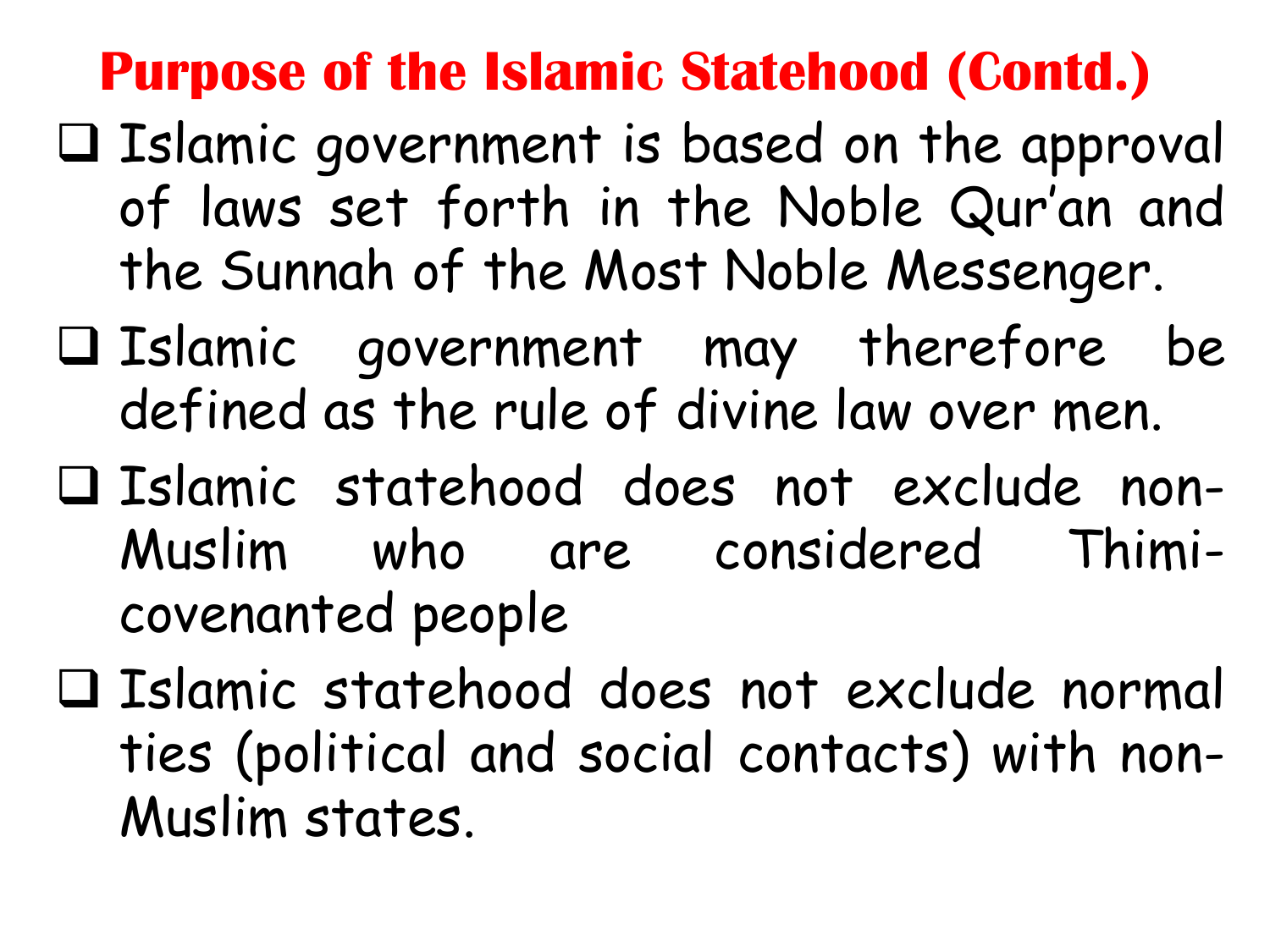#### **Historical Antecedents**

- $\Box$  Prophet Muhammad was not only the messenger but also the head of the Islamic state and its ruler.
- Abu Bakr took over the leadership at a meeting held in Sakifat Bani Saida, effective leadership took place after leaders of tribes also pledged loyalty, and the Muslim masses came and expressed their approval through what is called Bia'a (pledge).
- Abu Bakr suggested Umar before his death.
- Umar appointed committee of six: Ali, Othman (who was chosen as the third Caliph), Abdur Rahman Ibn Ouf, Sa'd Ibn Muath, Al Zubair and Talha to appoint one of them.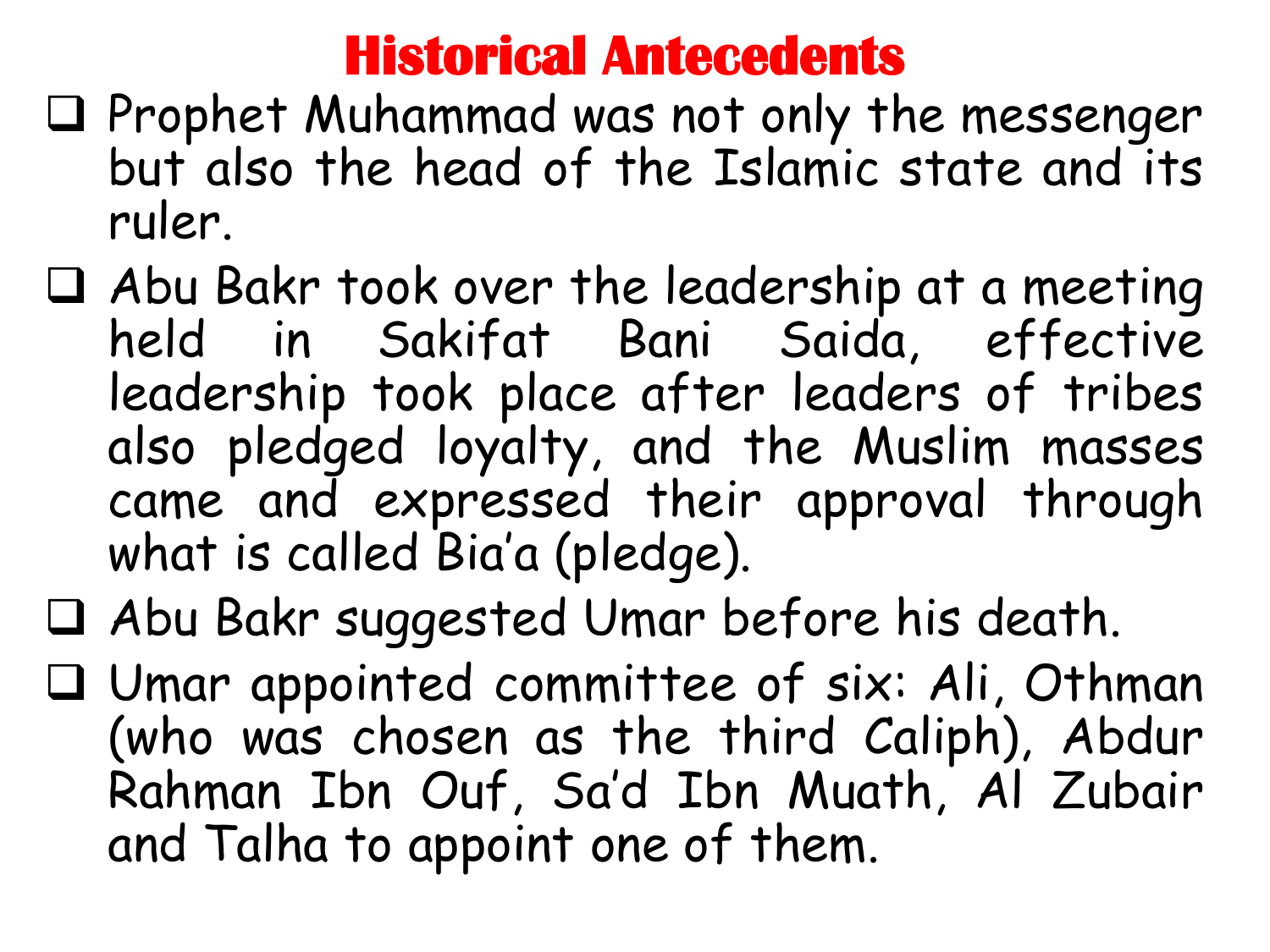#### **Historical Reality about Islamic Statehood**

- $\Box$  Islamic system of governance evolved over the year from city state to mono-linguistic nation state; to multi-racial, multi-linguistic, and multi-ethnic; and to inter-continental statehood, with attendant challenges that were absent in the early history.
- 19th century, European encroachment on the Muslim world came with resistance in two ways
	- "peasant and religious", and "Charismatic leaders", - members of the ulama or leaders of religious orders (Abu Ala Maududi and Hassan Al-Bannah).
	- adoption of Western political, social, cultural and technological ways by members of the urban elite – secularists (Mustapha Attaturk)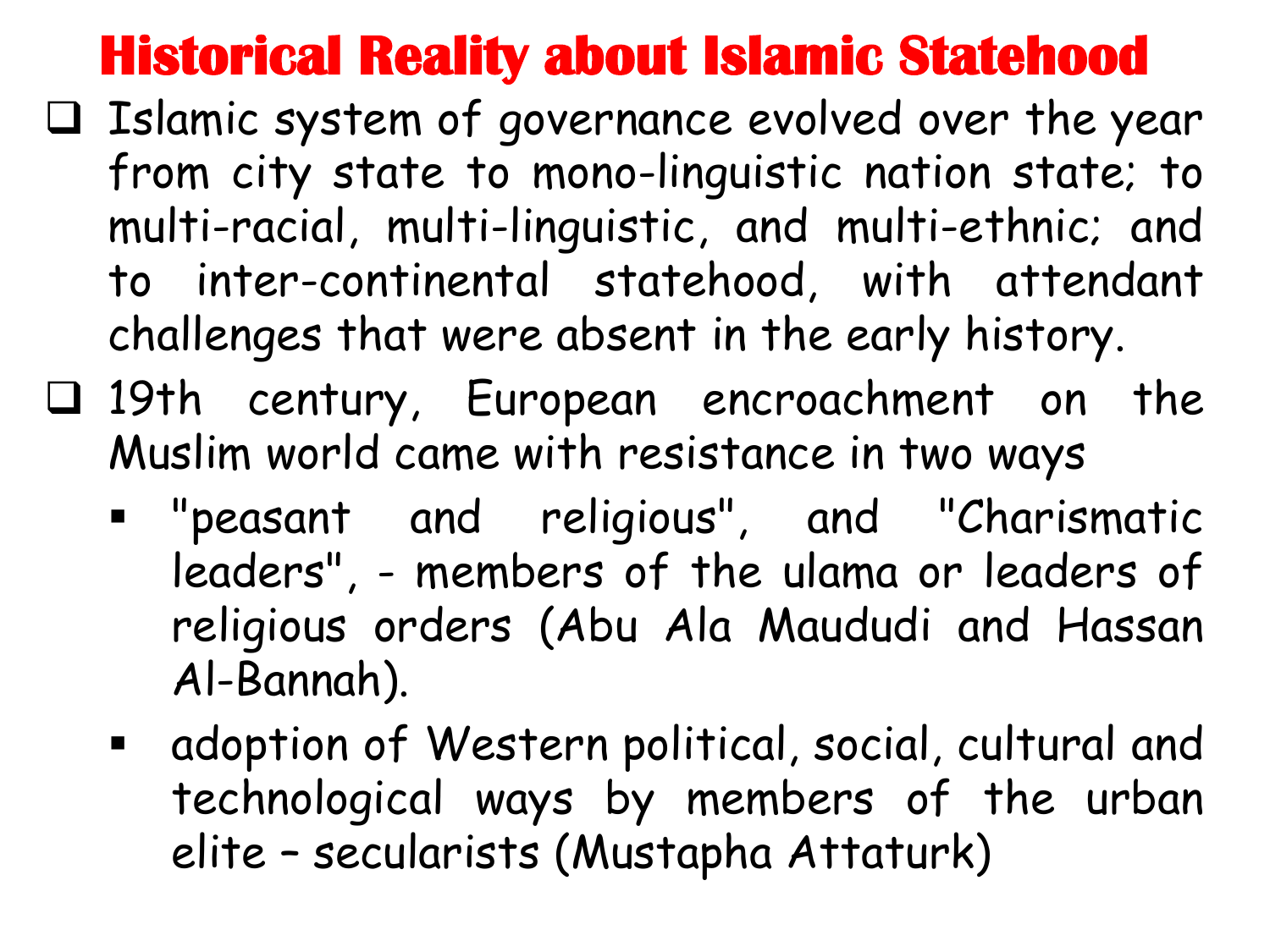#### **Muslims and Politics**

Contemporary Muslims can be categorized into four:

- $\Box$  the apolitical,
- $\Box$  the secularists (majority elites),
- Islamic statehood proponents through western styled democracy,
- $\Box$  Those who absolutely condemn voting, and
- Islamic statehood proponents through armed struggle.

These grouping pose different challenges. However, the following can be deduced.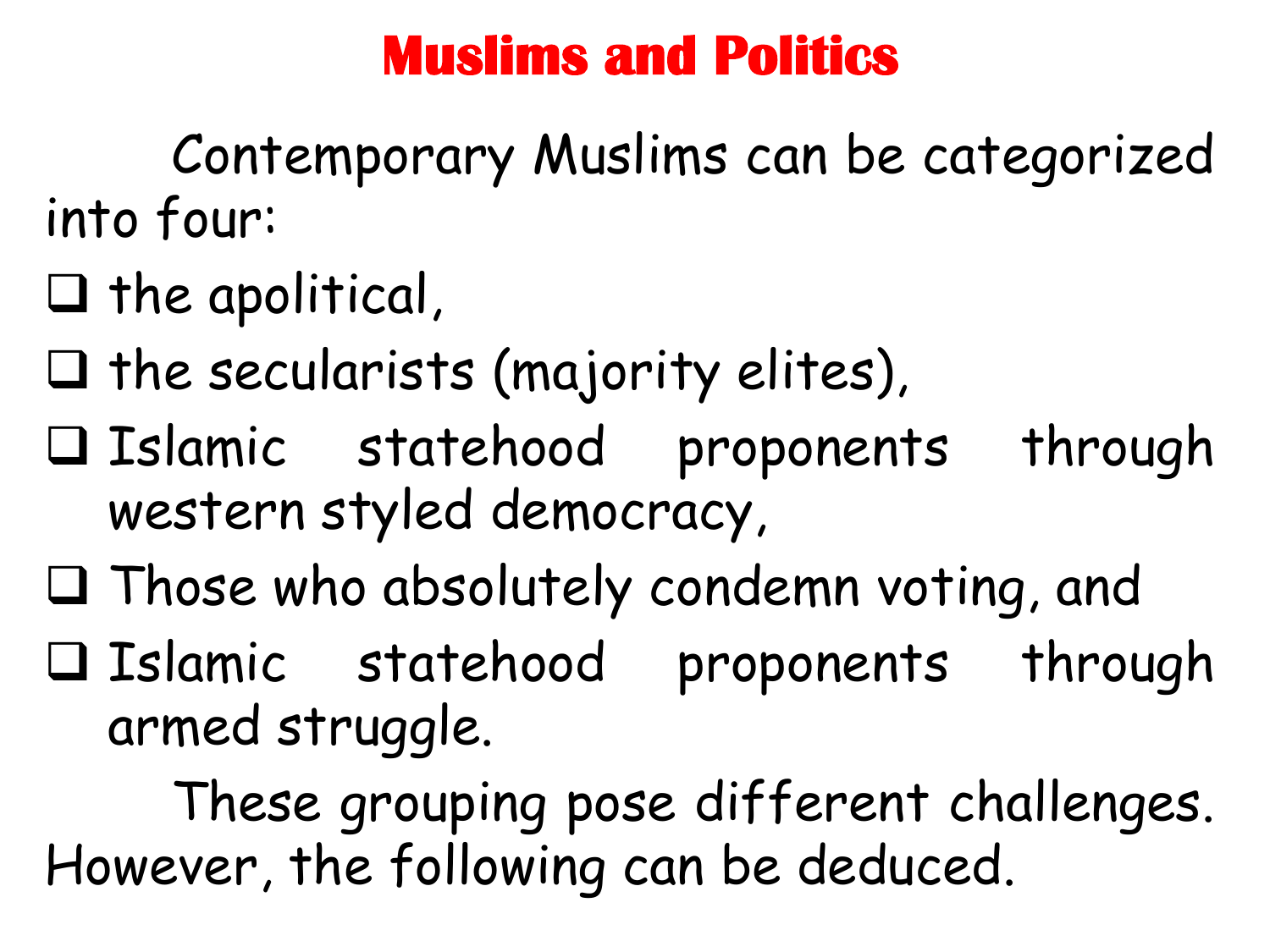#### **Observed Challenges of Islamic State**

# Internal

- $\triangleright$  Sectarian differences
- Racial and tribal differences
- Differences in interpretation of Islamic precepts – Lack of consensus
- Established political and religious leaders' interest
- $\triangleright$  Bad leadership
- $\triangleright$  Economic insolvency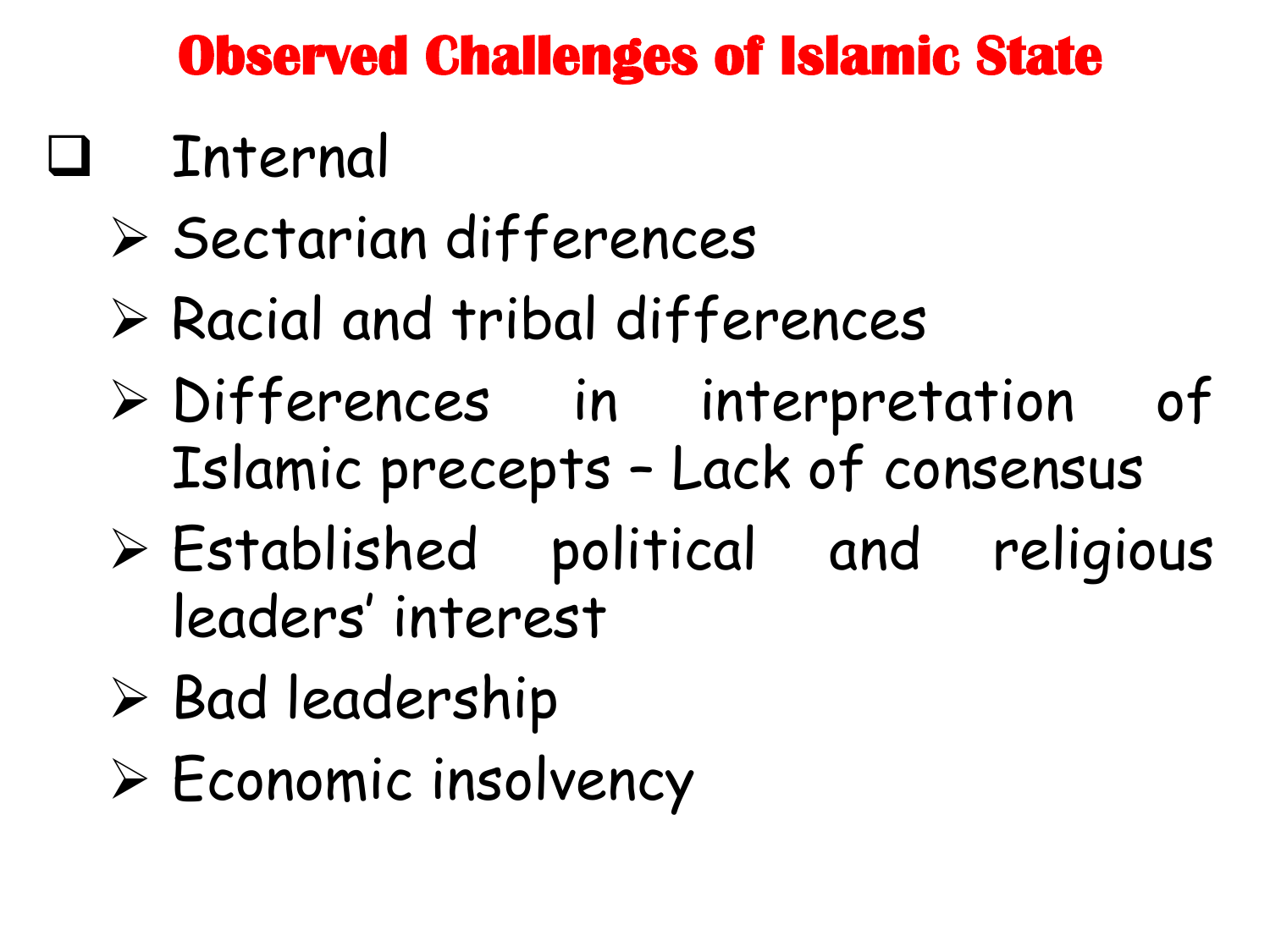### **Observed Challenges of Islamic State**

# External

- $\triangleright$  Scientific and technological subjugation
- Military dominance used to thwart efforts at Islamic statehood – Algeria and Egypt
- $\triangleright$  Introduction of fifth columnist or cancers in the body of Islam
- $\triangleright$  Economic dominance of non-Muslim nations leads to neocolonialism – green visa lottery, scholarship, exchange programmes, etc.
- $\triangleright$  Competing ideology with Islamic ideology and
- Crusaders efforts driven by global *pastorpreneurs*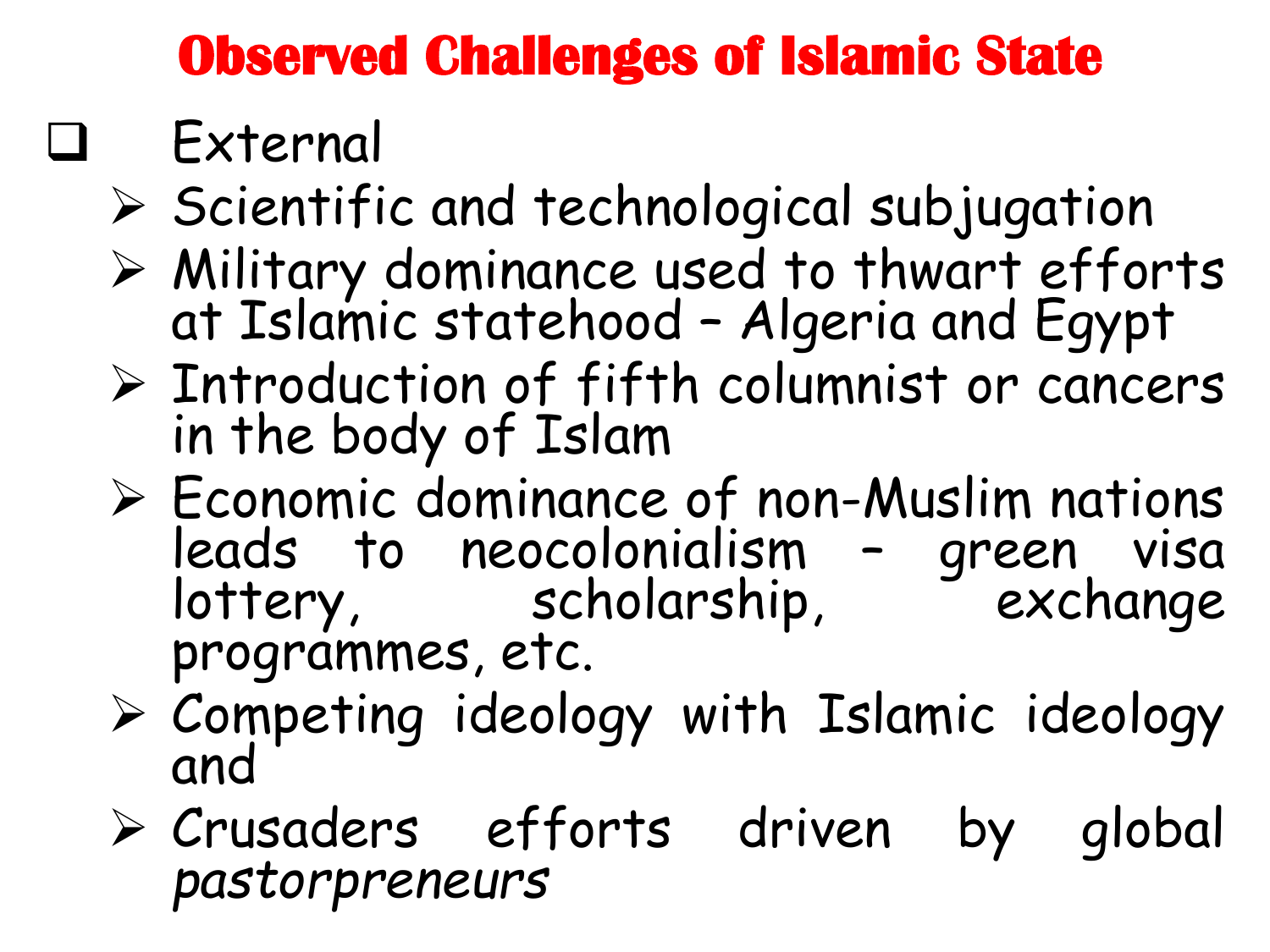#### **Religion and Politics in Nigeria**

- Nigeria is said to be a secular or multireligious society.
- But actually a nation built on Christian values as a result of British colonialism.
- This historical fact brings about tension between those trying to establish a nation where all religious group are equally treated.
- $\Box$  The global Islamaphobia added impetus to the tension.
- $\Box$  Religious crises within the nation brought challenges of religious rivalry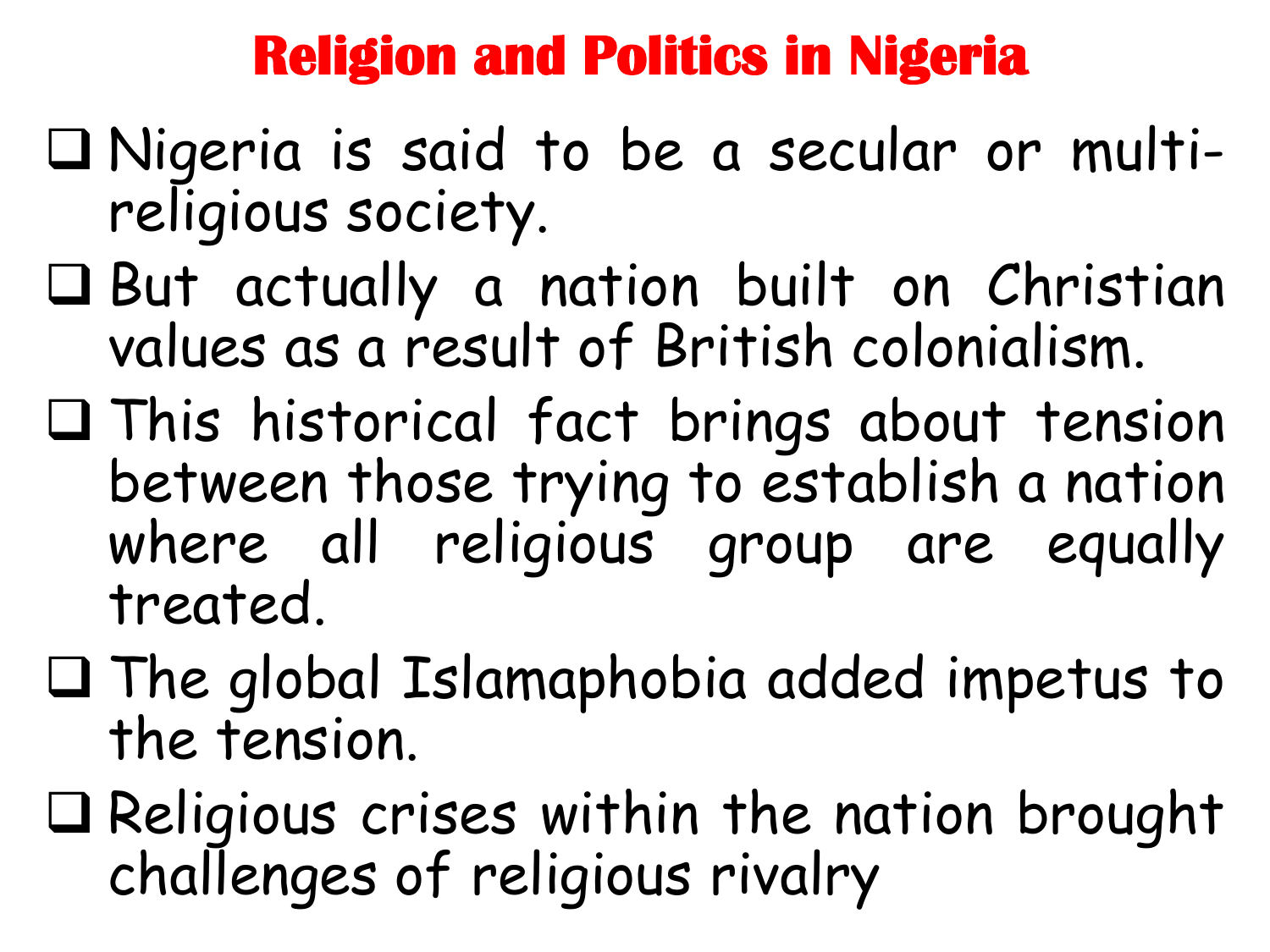## **Religion and Politics in Nigeria (Cont.)**

- Politics taken several dimensions as regards Muslim.
	- Muslims profiled
	- Muslim politicians blackmailed and harassed.
	- **Same** action different interpretations
	- $\checkmark$  Prayer warrior versus marabouts
	- Devoted Christian versus Fanatics
	- $V$  Tolerant versus the Intolerant, etc,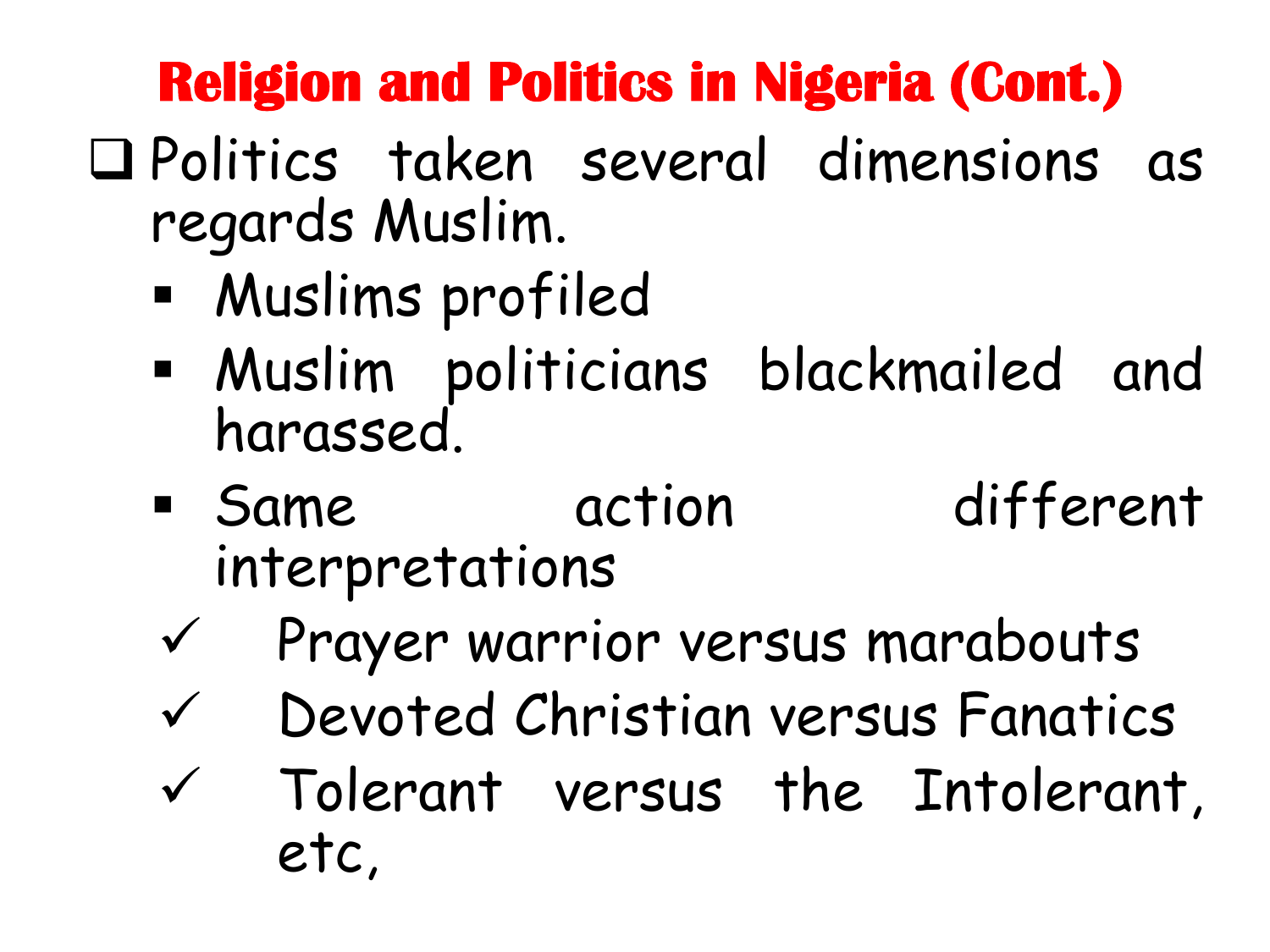#### **Reality of Religion and Politics**

- Unlike any election in Nigerian history the 2015 election has assumed religious dimension as evidenced in:
- CAN affirmative action in some states (Lagos and Taraba, among others).
- Presidential actions
	- $\geq$  2011 RCCG visit
	- $\triangleright$  Presidential pilgrimage
	- Arms importation from South Africa
	- Pastor Bosun Emmanuel message among others.
	- Organised visits to Churches in Lagos, Abuja, and other cities.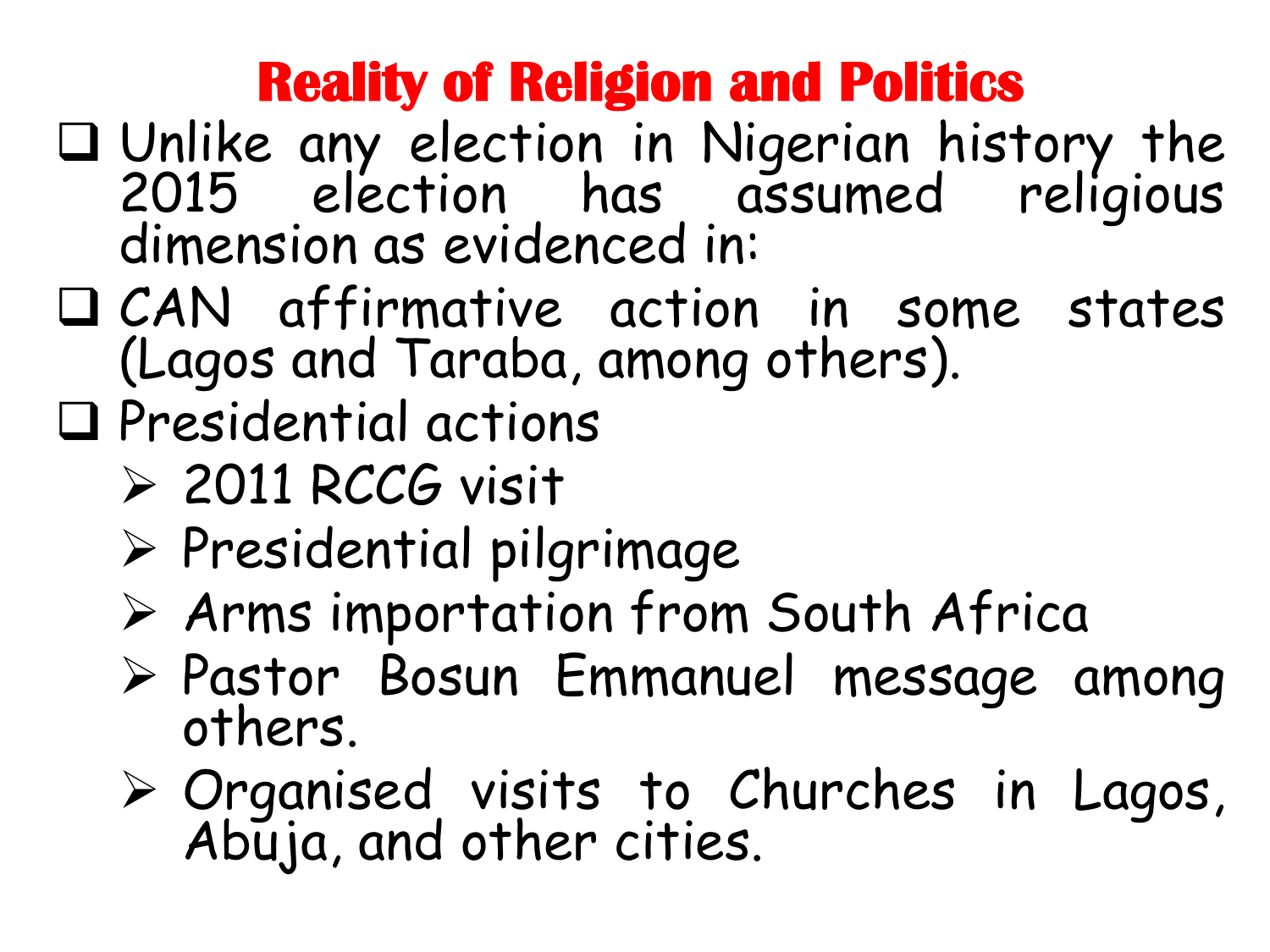#### **Reality of Religion and Politics (Cont.)**

 $\Box$  Presidential actions

- CAN Secretary and Elders Secretary, Bosun Emmanuel against the Northern Christian endorsement
- $\triangleright$  Provision of financial inducements for Christian groups.
- $\triangleright$  The divisive meeting with select Muslims in Southwest
	- Not NSCIA in Southwest
	- Not Council of Imams and Alfas
	- Not MUSWEN
	- Not NACOMYO, NASFAT or Other Islamic group
- Vice President's statements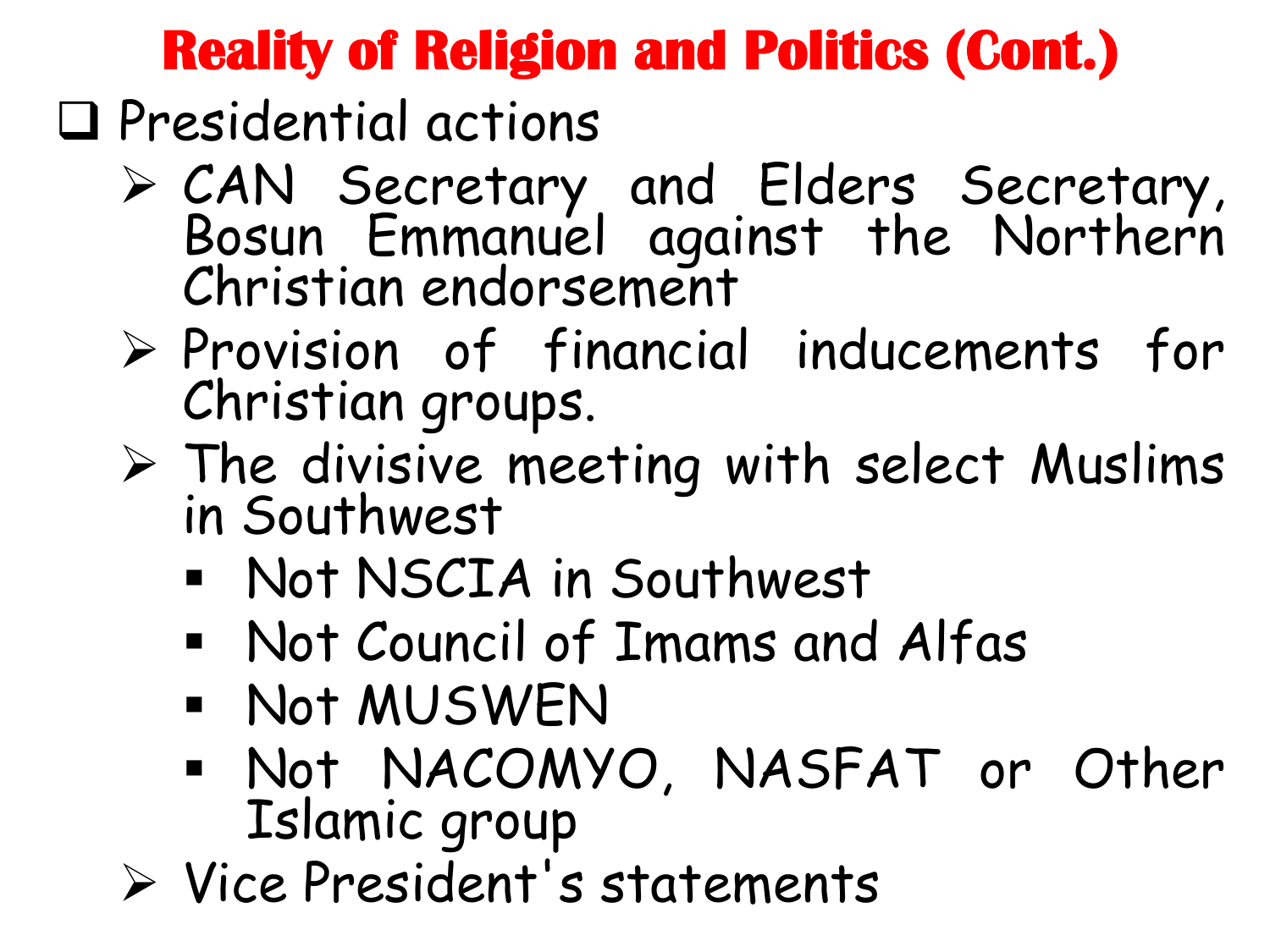#### **Fallacy of Muslim Insignificance**

- $\Box$  The President's actions sends a profound message that Muslims are insignificant minority or inconsequential majority.
- But the 2011 Presidential Election results gives a different picture.
- In Muslims majority states and states with significant Muslim population GEJ had good outing.
- $\Box$  Yet the President behaves as if he got into power through the support of the Christians alone.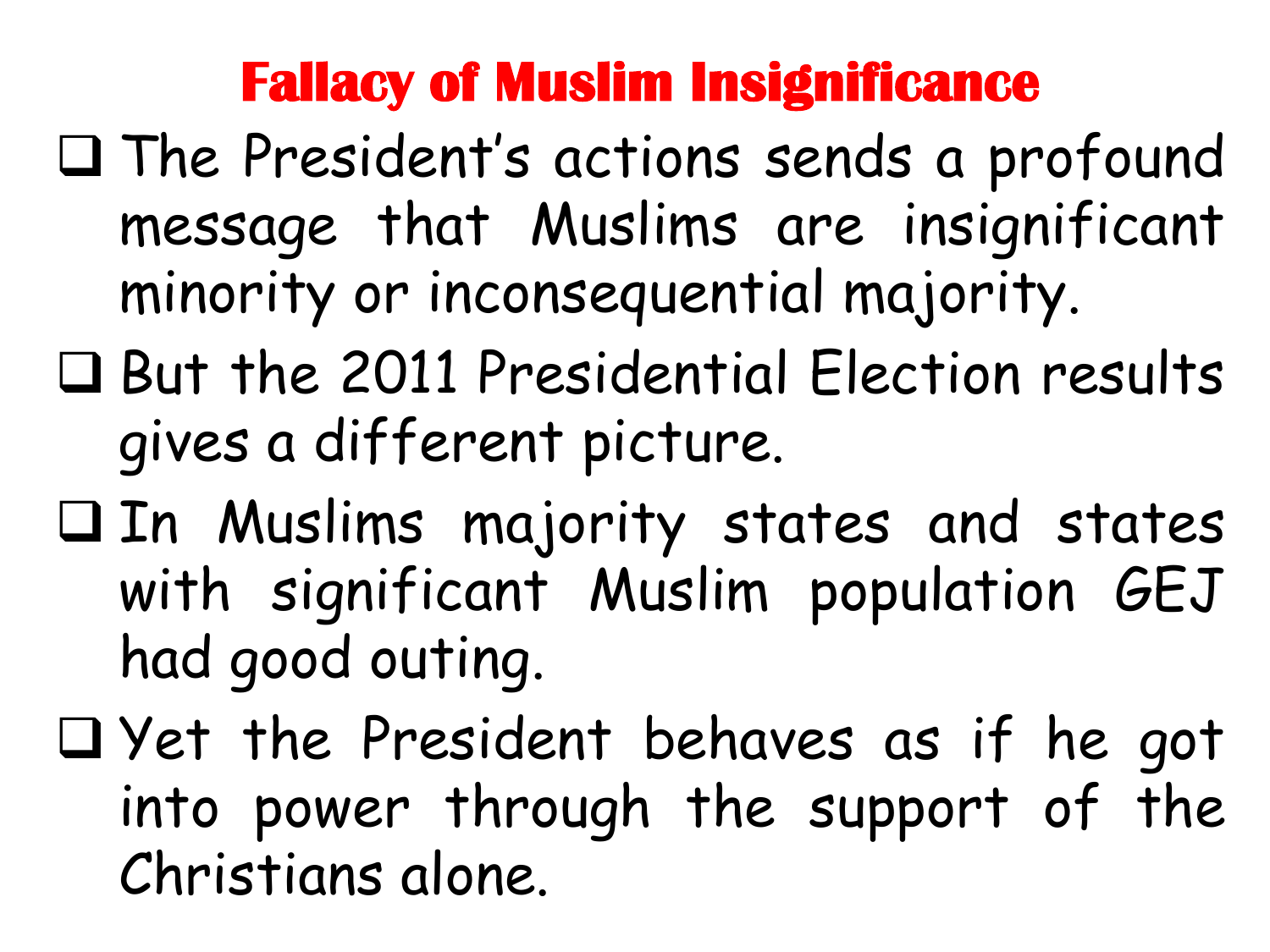#### **Fallacy of Muslim Insignificance (Cont.)**

| <b>Candidates</b> | <b>Parties</b>            | <b>Votes</b>     | $\%$ |
|-------------------|---------------------------|------------------|------|
|                   | People's                  |                  |      |
| Goodluck          | Democratic Party          |                  |      |
| Jonathan          | $(\mathsf{PDP})$          | 22,495,187 58.89 |      |
|                   | Congress for              |                  |      |
| Muhammadu         | <b>Progressive Change</b> |                  |      |
| Buhari            | CPC                       | 12,214,853 31.98 |      |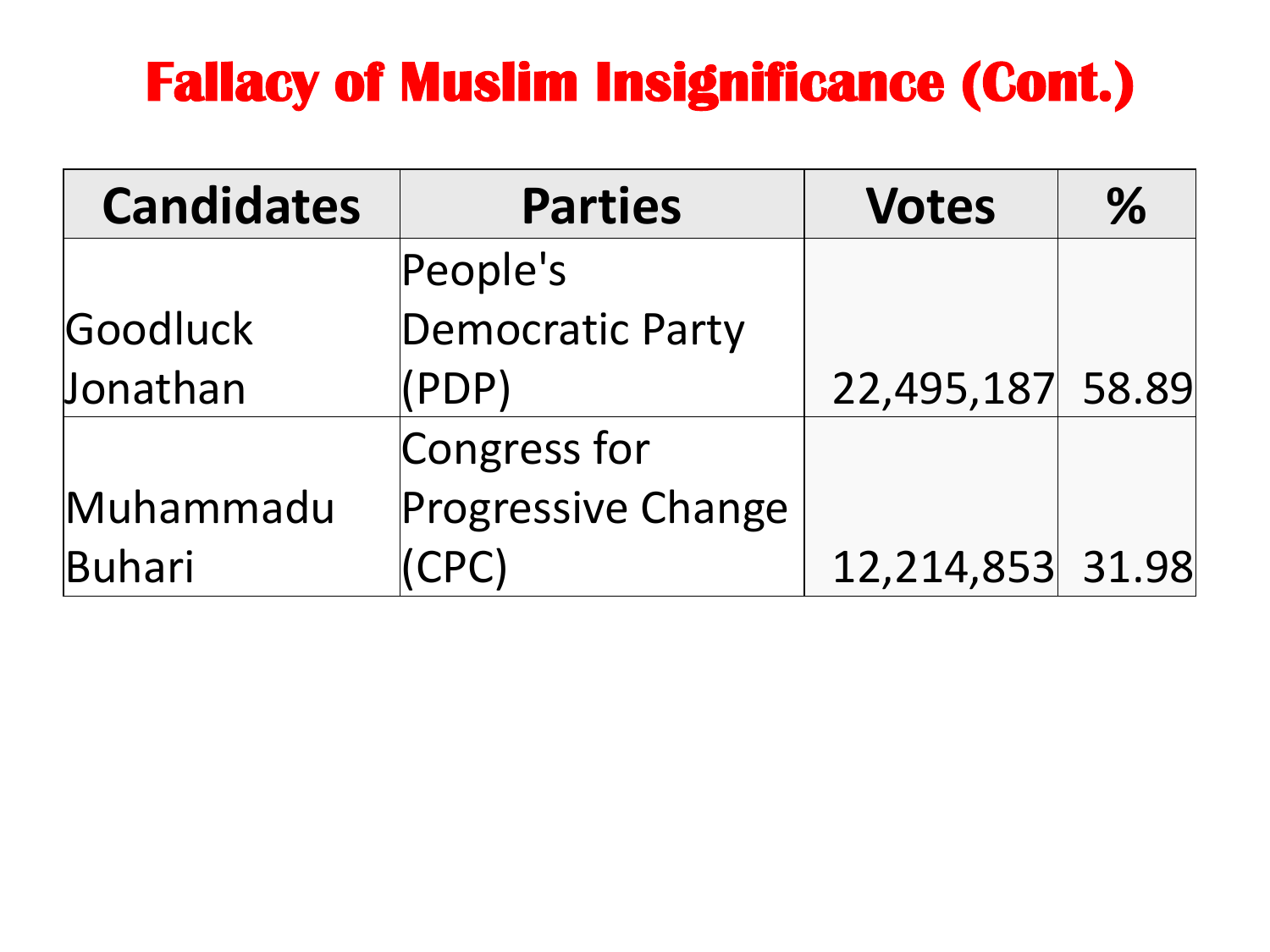#### **Fallacy of Muslim Insignificance (Cont.)**

| <b>STATE</b>         | <b>PDP</b> Margin | <b>CPC</b> Margin |
|----------------------|-------------------|-------------------|
| <b>OSUN STATE</b>    | 37.80%            | $1.40\%$          |
| <b>KWARA STATE</b>   | 66.10%            | 20.60%            |
| <b>KOGI STATE</b>    | 72.00%            | 23.80%            |
| <b>LAGOS STATE</b>   | 67.50%            | 10.00%            |
| <b>OGUN STATE</b>    | 58.40%            | $3.30\%$          |
| <b>KANO STATE</b>    | 16.80%            | 61.70%            |
| <b>BAUCHI STATE</b>  | 16.40%            | 83.60%            |
| <b>OYO STATE</b>     | 57.90%            | 11.00%            |
| <b>SOKOTO STATE</b>  | 35.50%            | 62.20%            |
| <b>KATSINA STATE</b> | 24.60%            | 75.40%            |
| <b>GOMBE STATE</b>   | 38.50%            | 61.00%            |
| <b>JIGAWA STATE</b>  | 38.70%            | 61.30%            |
| <b>FCT</b>           | 64.90%            | 33.70%            |
| <b>ADAMAWA STATE</b> | 57.20%            | 38.80%            |
| <b>KEBBI STATE</b>   | 41.20%            | 55.90%            |
| <b>KADUNA STATE</b>  | 46.60%            | 52.30%            |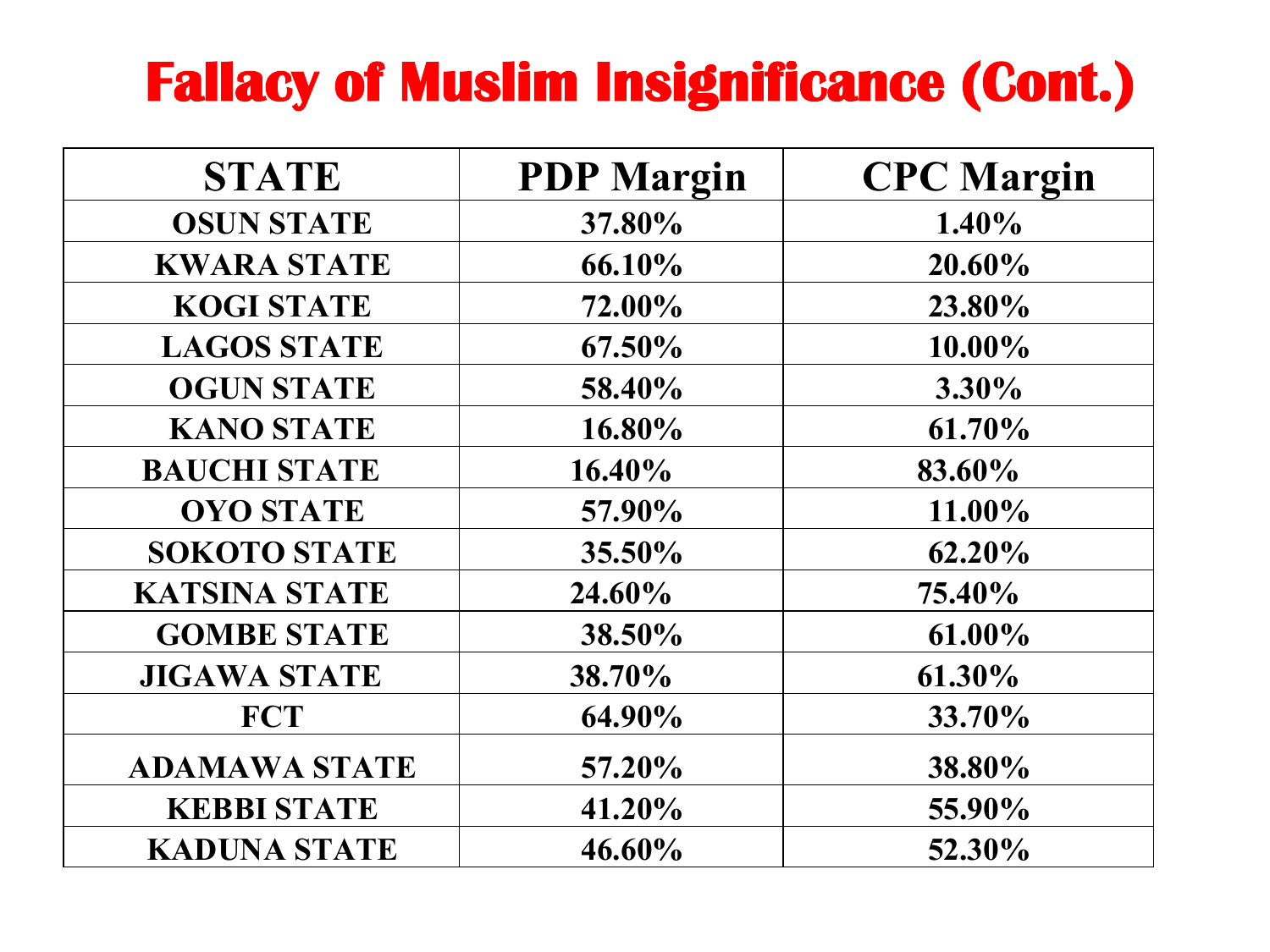#### **Actions of Close Associates (Cont.)**

**Pastor Bosun Emmanuel** (RCCG Pastor, Southwest CAN delegate to National Conference, Secretary CAN Elders Council) - (KINGDOMNEWSNG.COM ) "Nigeria is a missionary nation with a mandate to evangelize Africa, and also preserve the seed of the true gospel to be spread to other nations to influence the universal church to come back to holiness and the true word of God. (See Pg. 334 of my book, 'In The Master's Presence'). … President Jonathan is on the Throne to SUPERVISE THE CRUMBLING OF NIGERIA until we come to the point where we are forced to address our weak foundation. Our present foundation ……. cannot carry the large structure that God wants to build in Nigeria. That foundation must be destroyed and a new one laid on the rock."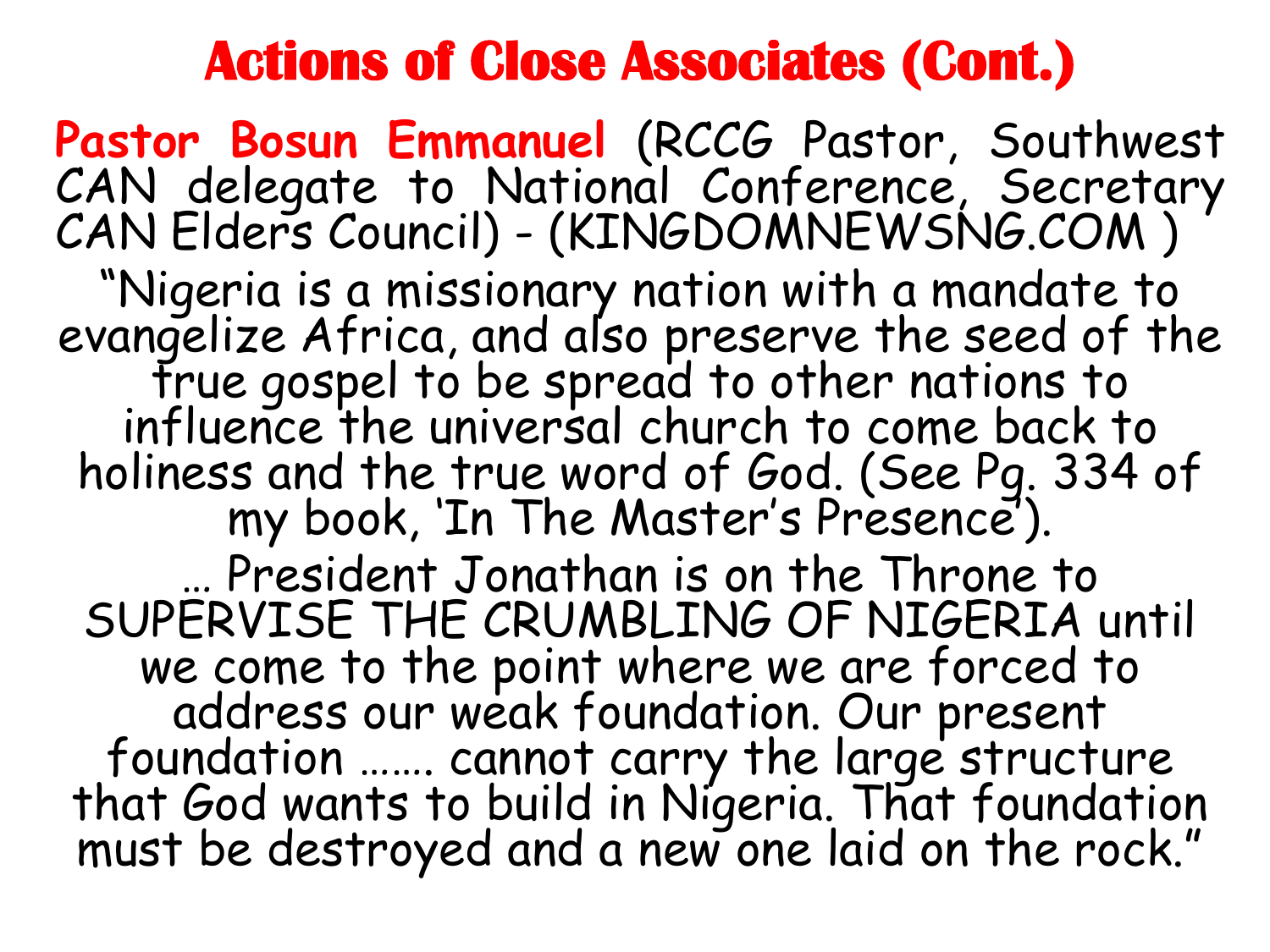# **Actions of Close Associate (Cont.) Pastor Bosun Emanuel**

1) Nigeria's proper independence date is 28<sup>th</sup> of April 1996 when "a mad man Abacha was used" to ridicule the Sokoto Caliphacy/Sultanate with removal of Sultan Dasuki.

2) Christians should forget issues of performance, as Jonathan's assignment is not to come and fight Corruption and Insecurity or fix any road and infrastructure … "We plan and went to the National Conference to remove Sharee'ah et al from the Constitution, but discovered there will be fire"

3) IBB took \$21b dollars from Nigeria's treasury to fund OIC's Islamization of Nigeria!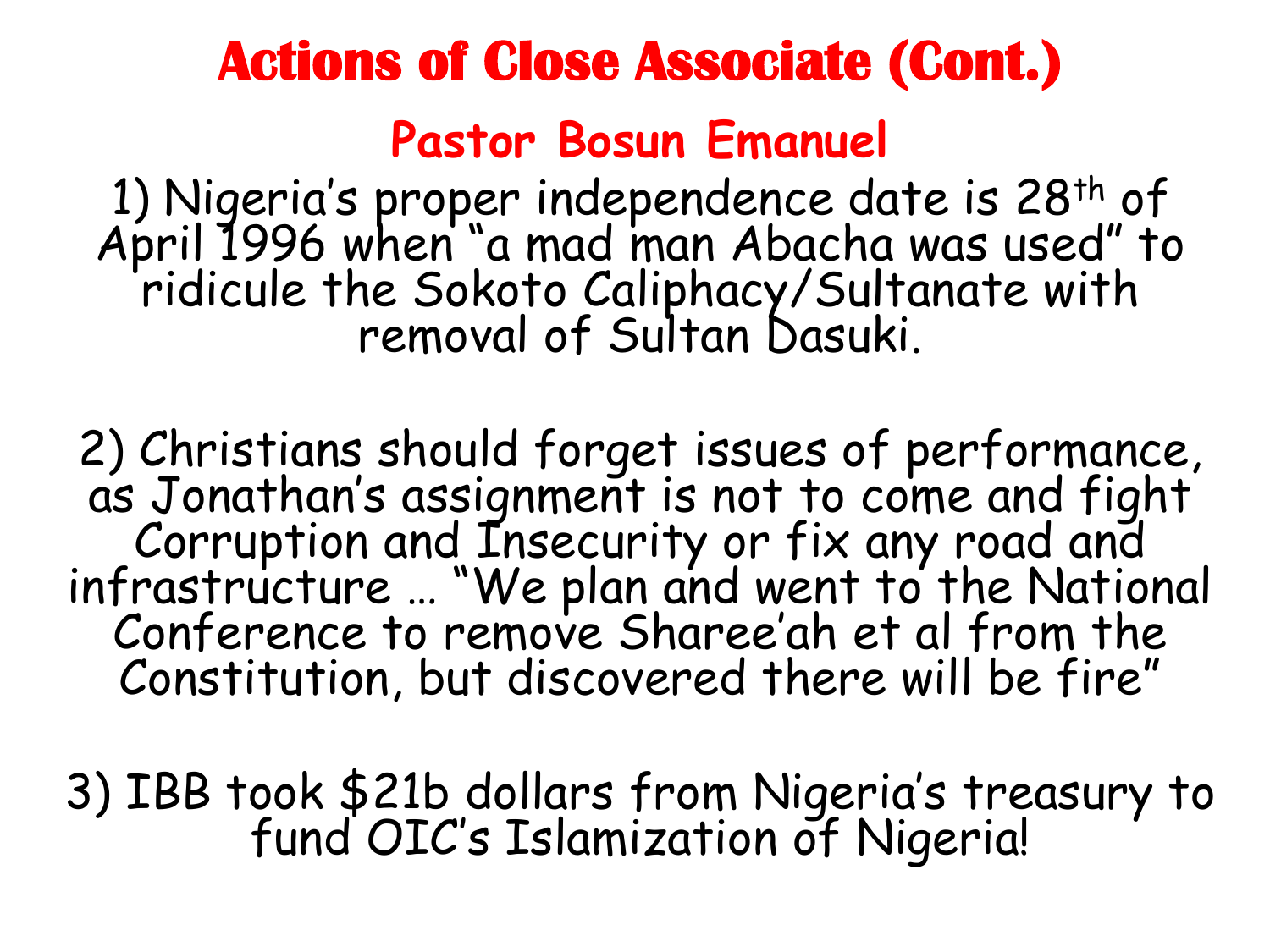#### **Non-Muslims Observations**  *Peter Claver Oparah*

"Going into the February elections, Nigerians are deeply divided along tribal, ethnic and religious lines. More than any other ruler in the chequered history of Nigeria, President Goodluck Jonathan has worked very hard to amplify the differences among Nigerians. He had done tremendously to make us realize that we are not of the same tribe, tongue or religion. He had invested handsomely in reifying the divisive tendencies that undergird the Nigerian nationhood such that the coming election is coming with fearful promises of deepening the schisms, the divides and possibly leading to the disintegration of the country."

[http://saharareporters.com/2015/02/06/pdp%E2%8](http://saharareporters.com/2015/02/06/pdp%E2%80%99s-dangerous-campaign-places-nigeria-firmly-threshold-change-peter-claver-oparah) [0%99s-dangerous-campaign-places-nigeria-firmly](http://saharareporters.com/2015/02/06/pdp%E2%80%99s-dangerous-campaign-places-nigeria-firmly-threshold-change-peter-claver-oparah)[threshold-change-peter-claver-oparah](http://saharareporters.com/2015/02/06/pdp%E2%80%99s-dangerous-campaign-places-nigeria-firmly-threshold-change-peter-claver-oparah)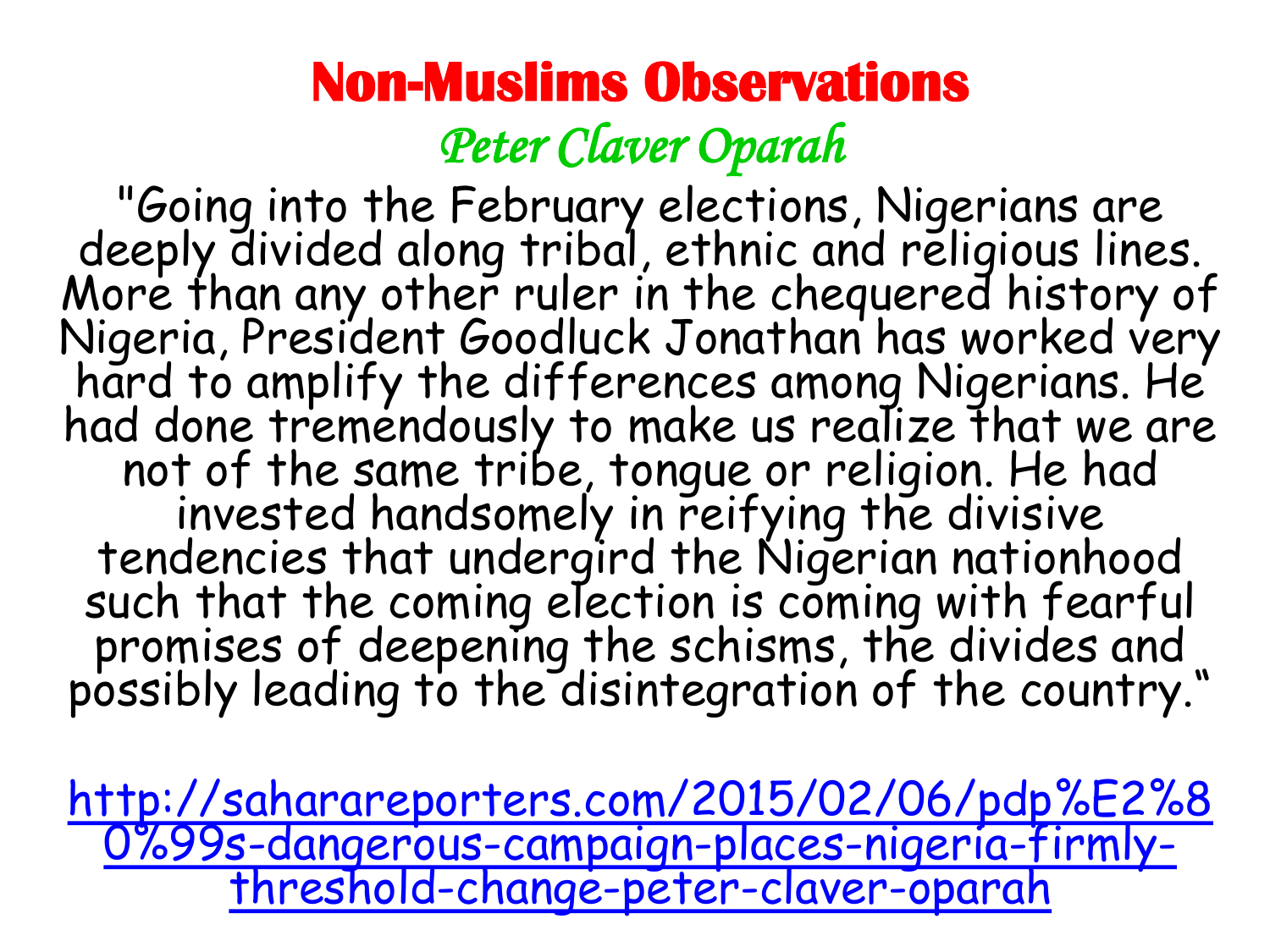#### **Non-Muslims Observations (2)**  *Dr. Wumi Akintide*

"No Nigerian politician or President has gone further than President Jonathan in using religion to polarize Nigerians the way the president has been doing by trying to present himself as the candidate of Christian South in a big battle against the Muslim North. If the presumption catches fire, Nigeria would never be the same again because mixing religion with politics is more deadly than any other thing any politician could ever do."

[http://saharareporters.com/2015/02/06/heavy](http://saharareporters.com/2015/02/06/heavy-price-nigeria-going-pay-mixing-religion-and-politics-dr-wumi-akintide)[price-nigeria-going-pay-mixing-religion-and-politics](http://saharareporters.com/2015/02/06/heavy-price-nigeria-going-pay-mixing-religion-and-politics-dr-wumi-akintide)[dr-wumi-akintide](http://saharareporters.com/2015/02/06/heavy-price-nigeria-going-pay-mixing-religion-and-politics-dr-wumi-akintide)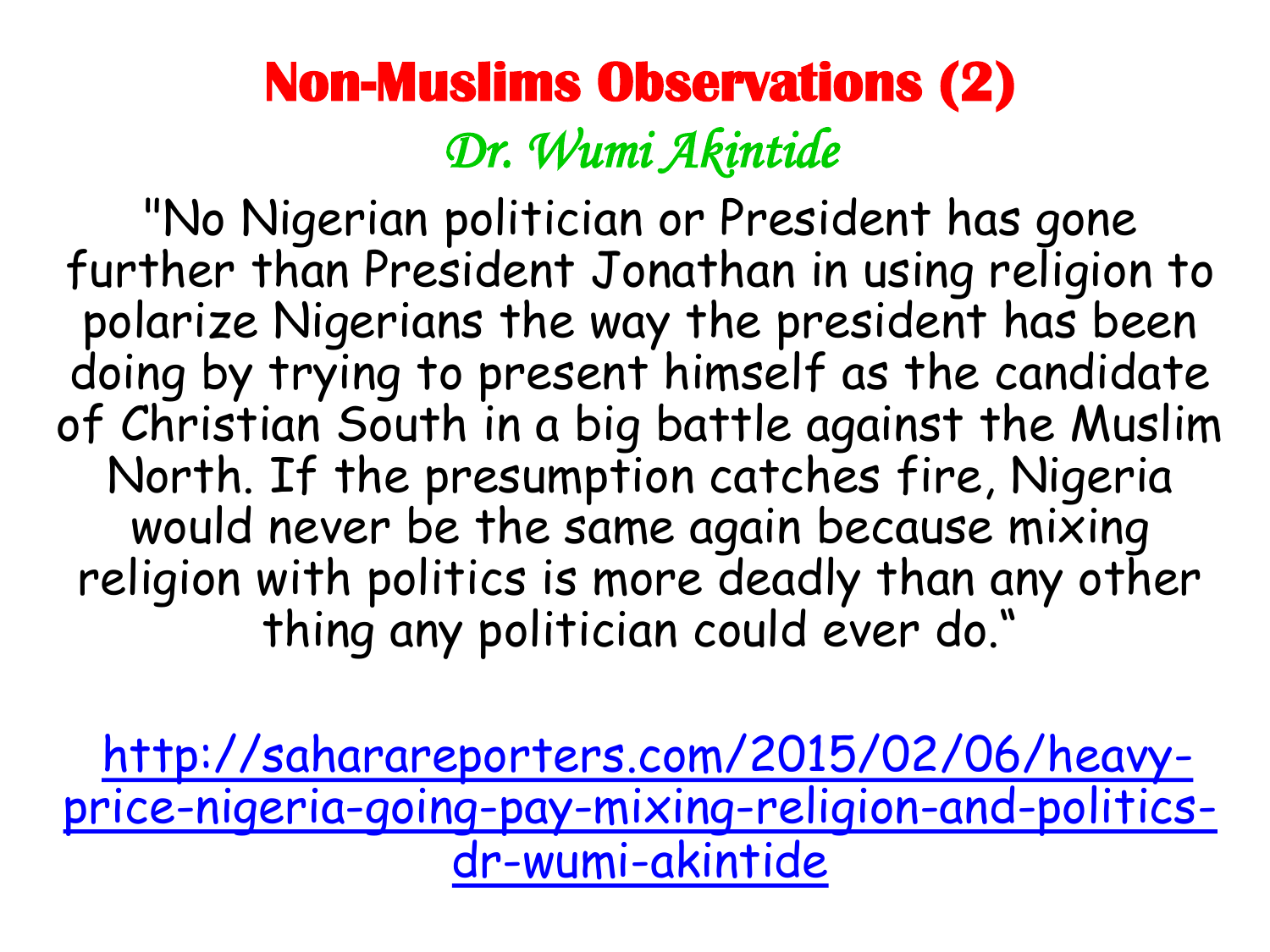#### **Non-Muslims Observations (3)**

*Catholic Archbishop of Jos and President Catholic Bishop Council, Ignatius Kaigama* 

"I think that the current President is mixing politics with religion. He is the President of the whole Nigeria; he is not only the president of Christians. He is a Christian who is President but while a Christian is President in a country that is 50% Christian and 50% Muslim, you have to be careful."

[http://thenationonlineng.net/new/playing](http://thenationonlineng.net/new/playing-dangerous-politics-with-religion/)[dangerous-politics-with-religion/](http://thenationonlineng.net/new/playing-dangerous-politics-with-religion/)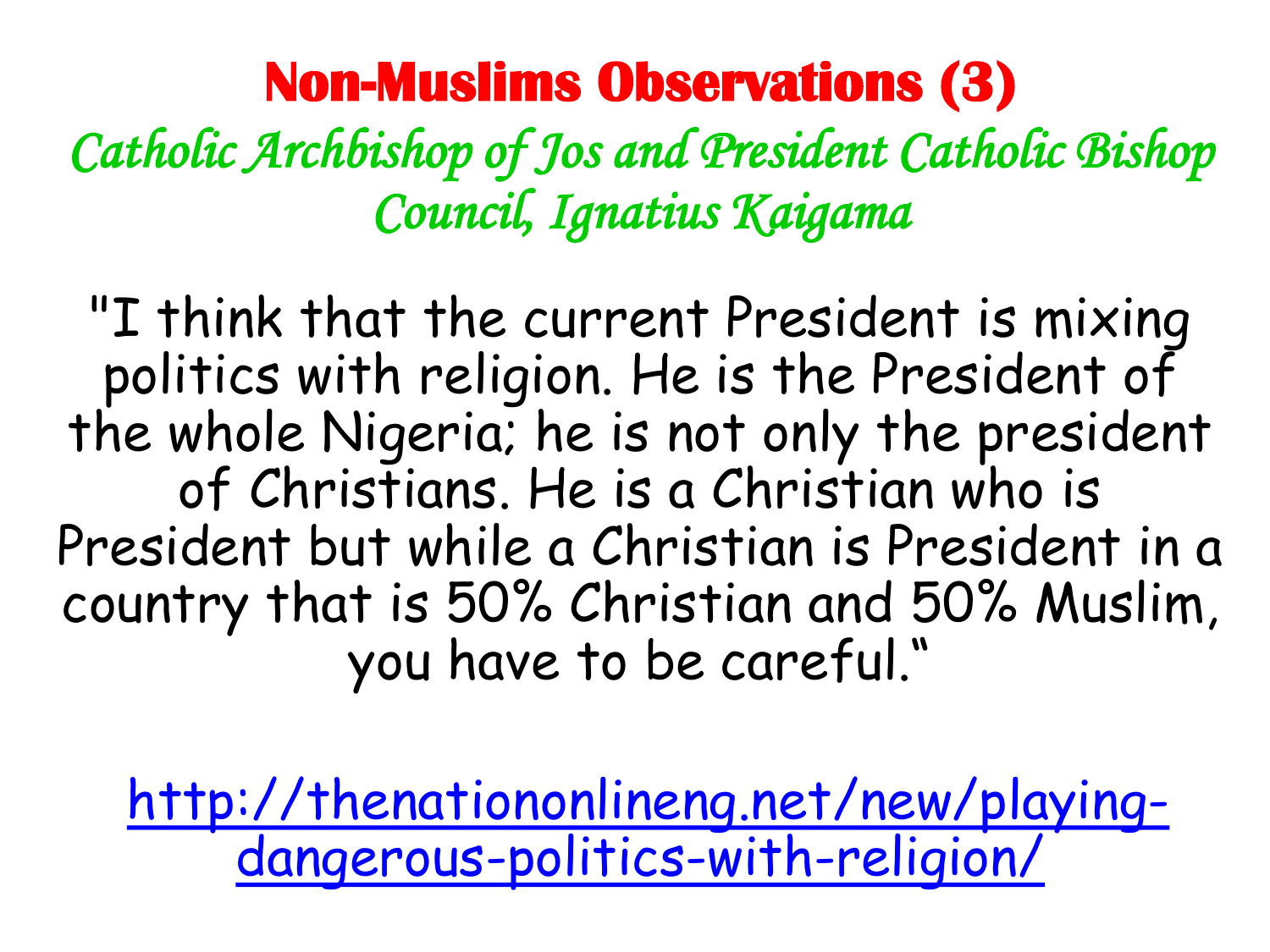#### **Non-Muslims Observations (4)**  *Senator Olubunmi Adetunmbi*

By using the intimidating paraphernalia of office to sway a religious segment of the society to his side, President Jonathan has taken the manipulative exploitation of religion for partisan political gains to a level unbecoming of a statesman. This desperate deployment of faith as a tool for political eligibility or qualification for election or reelection into office is a dangerous precedent.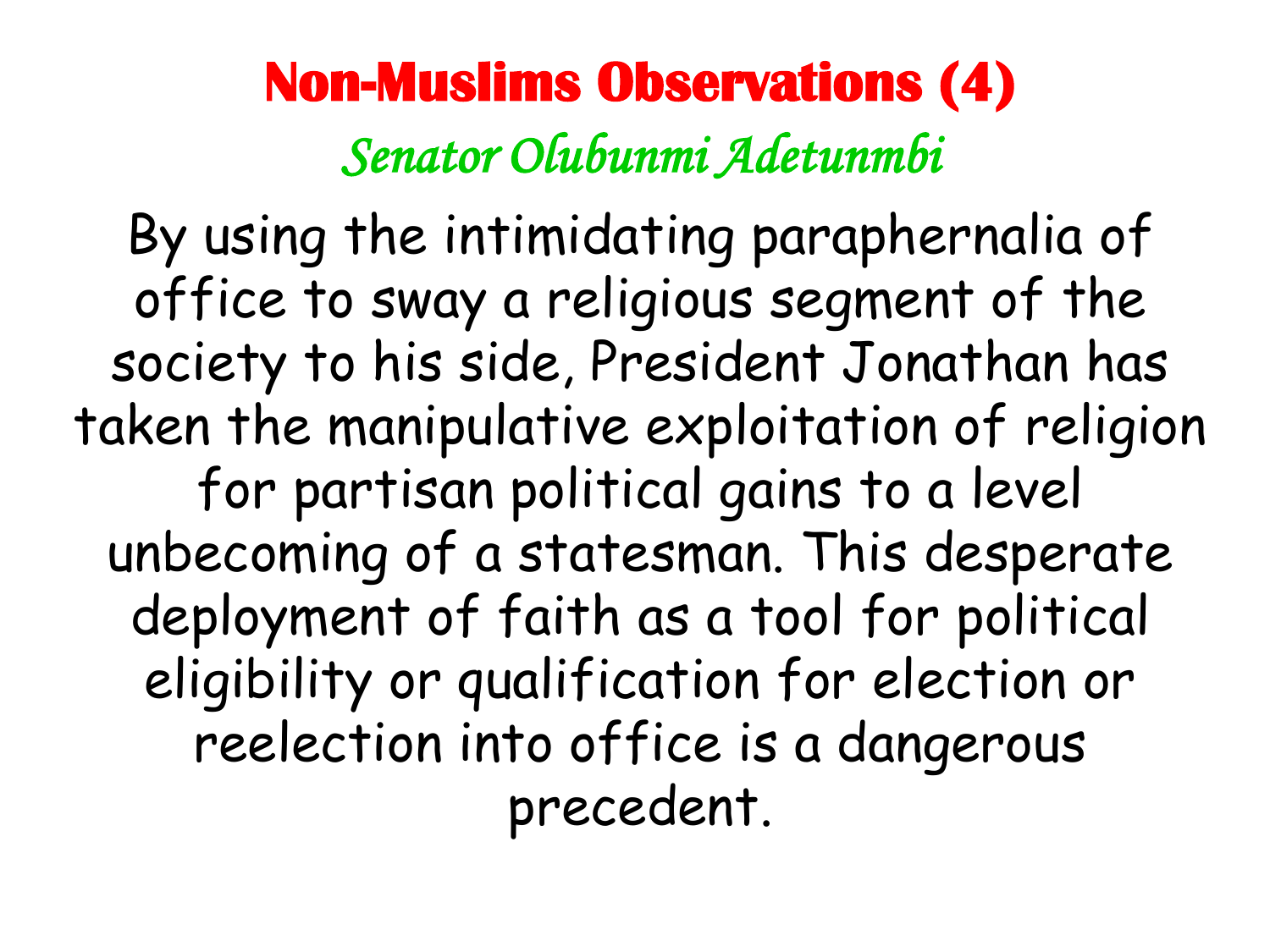**Non-Muslims Observations (4)**  *Senator Olubunmi Adetunmbi* 

"In retrospect, the President, must be urged by well meaning Nigerians to learn to separate the pulpit from politics even if he banks on the voting strength of the Church in his mission to succeed himself in the face of mounting opposition within and outside his party"

. [http://www.thescoopng.com/senator](http://www.thescoopng.com/senator-olubunmi-adetunmbi-careful-pres-jonathan-religionisation-politics-must-stop/)[olubunmi-adetunmbi-careful-pres-jonathan](http://www.thescoopng.com/senator-olubunmi-adetunmbi-careful-pres-jonathan-religionisation-politics-must-stop/)[religionisation-politics-must-stop/](http://www.thescoopng.com/senator-olubunmi-adetunmbi-careful-pres-jonathan-religionisation-politics-must-stop/)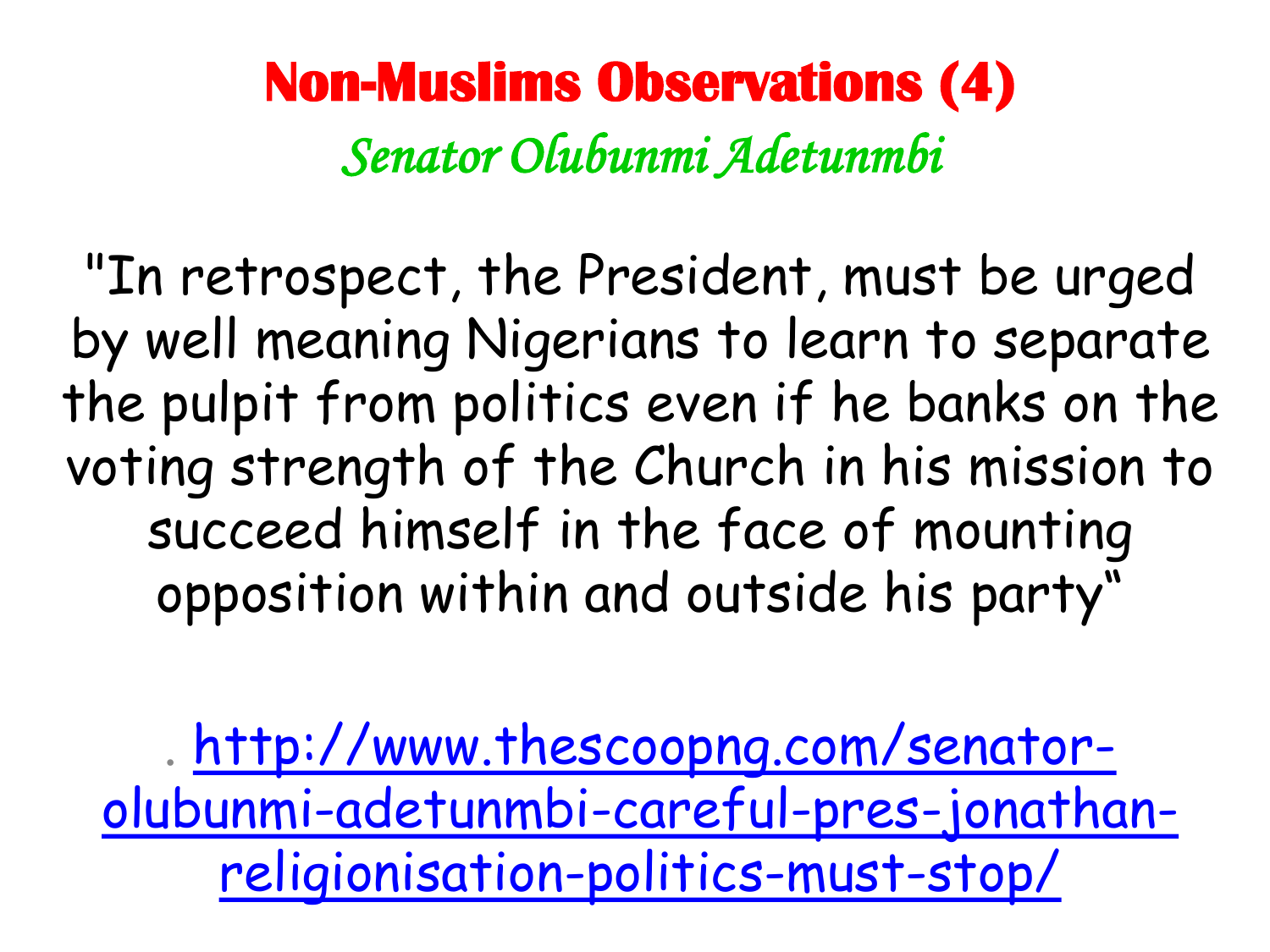# **Nigerian Supreme Council for Islamic Affairs**

*Prof Is-haq Olanrewaju Oloyede* 

"The attention of the Nigerian Supreme Council for Islamic Affairs (NSCIA) has been drawn to an ongoing advertisement on Nigeria Television Authority (NTA), the advertisement sponsored by 'Initiative for Peaceful Election' apparently on behalf of a political party, contains a concocted documentary which embarrassingly maligns Islam and portrays Nigerian Muslims in bad light aired on a national television owned by the federal government of Nigeria, the provocative advertisement is sending a very dangerous signal of a seemingly impending religious war to the populace."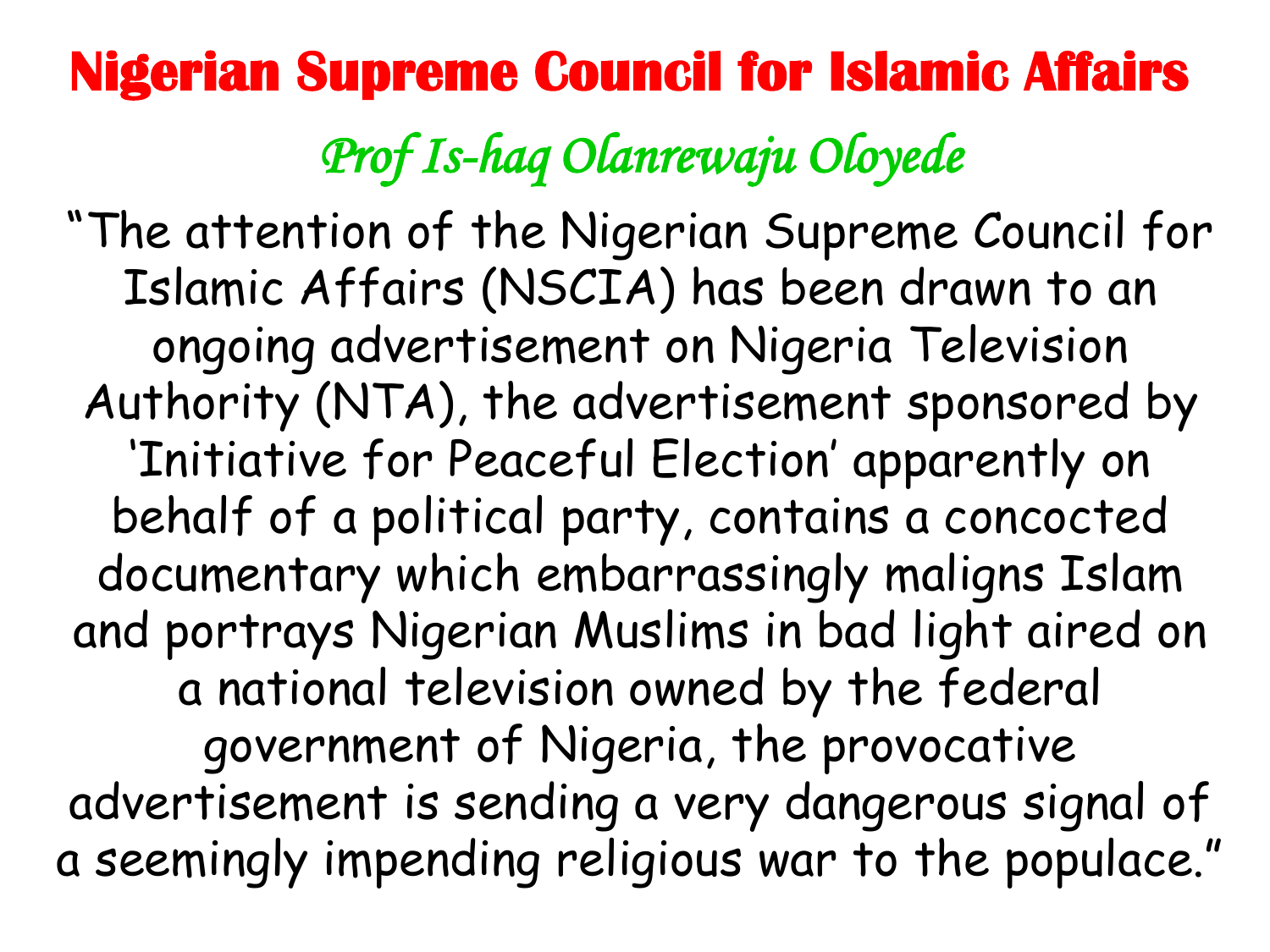### **Nigerian Supreme Council for Islamic Affairs**  *Prof Is-haq Olanrewaju Oloyede*

"To avert any such crisis therefore, the Nigerian Supreme Council for Islamic Affairs hereby calls on Nigerian Broadcasting Commission which statutorily regulates the broadcast activities in the country to be alert in its duty and ensure that a religious war does not ensue as a result of dereliction of duty on its part.

"Islam is not a candidate contesting for an office in the coming general election, and it is never expected that any individual or group with the right frame of mind would want to drag this religion of Allah into politics,''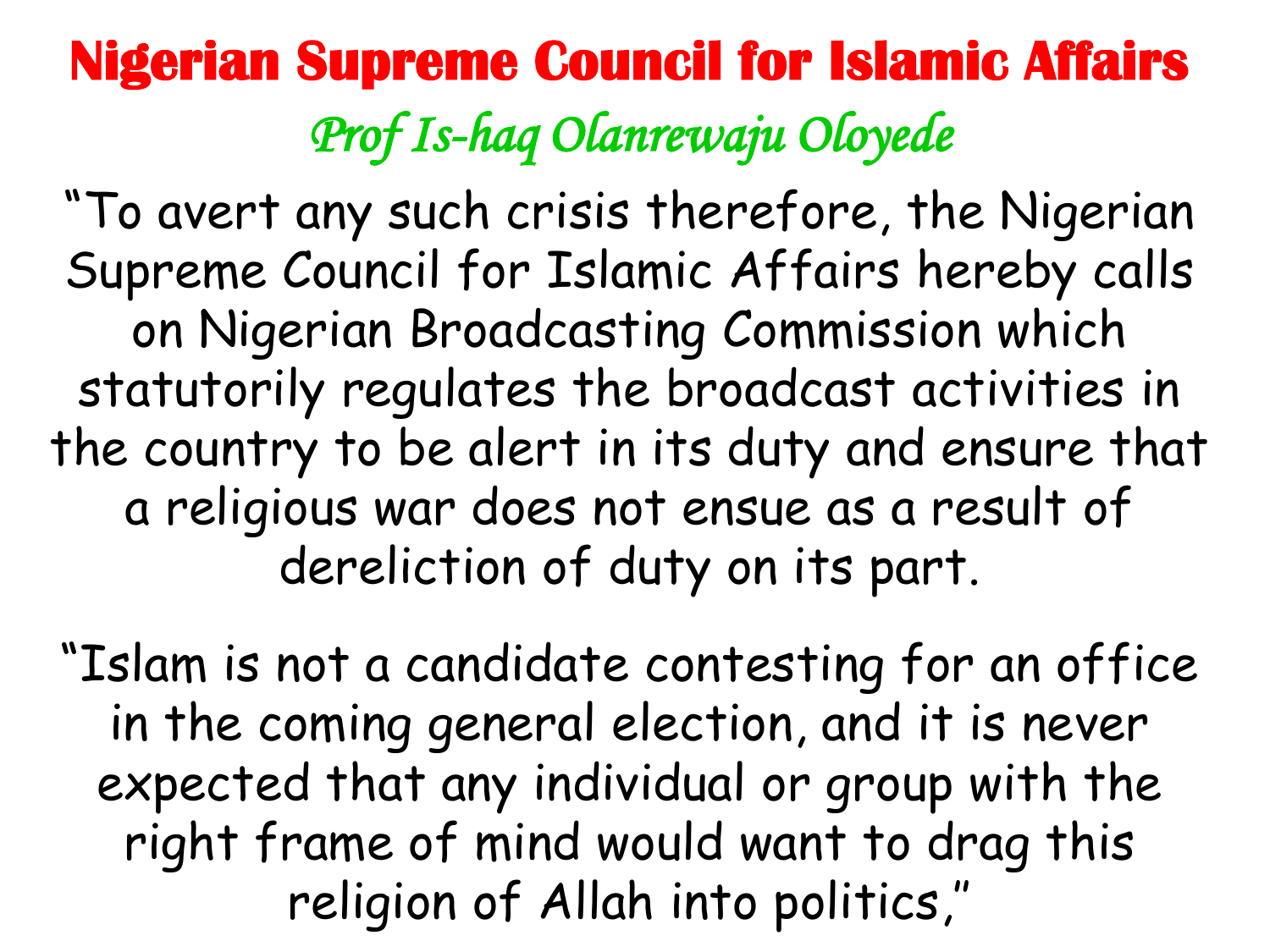#### **Conclusion**

- Better to be silent and assumed to be a fool than to talk and confirm it, but let your actions show whom you are!!!
- When someone calls you a bastard, it is not what he/she says that matters but what you do to confirm or disprove the assertion!!!!
- $\Box$  You are what you believe you are; not what they believe you are !!!!!
- You are neither insignificant minority nor inconsequential majority!!!!!!
- "You are the best community that hath been raised up for mankind. You enjoin right conduct and forbid indecency; and you believe in Allah" (3:110)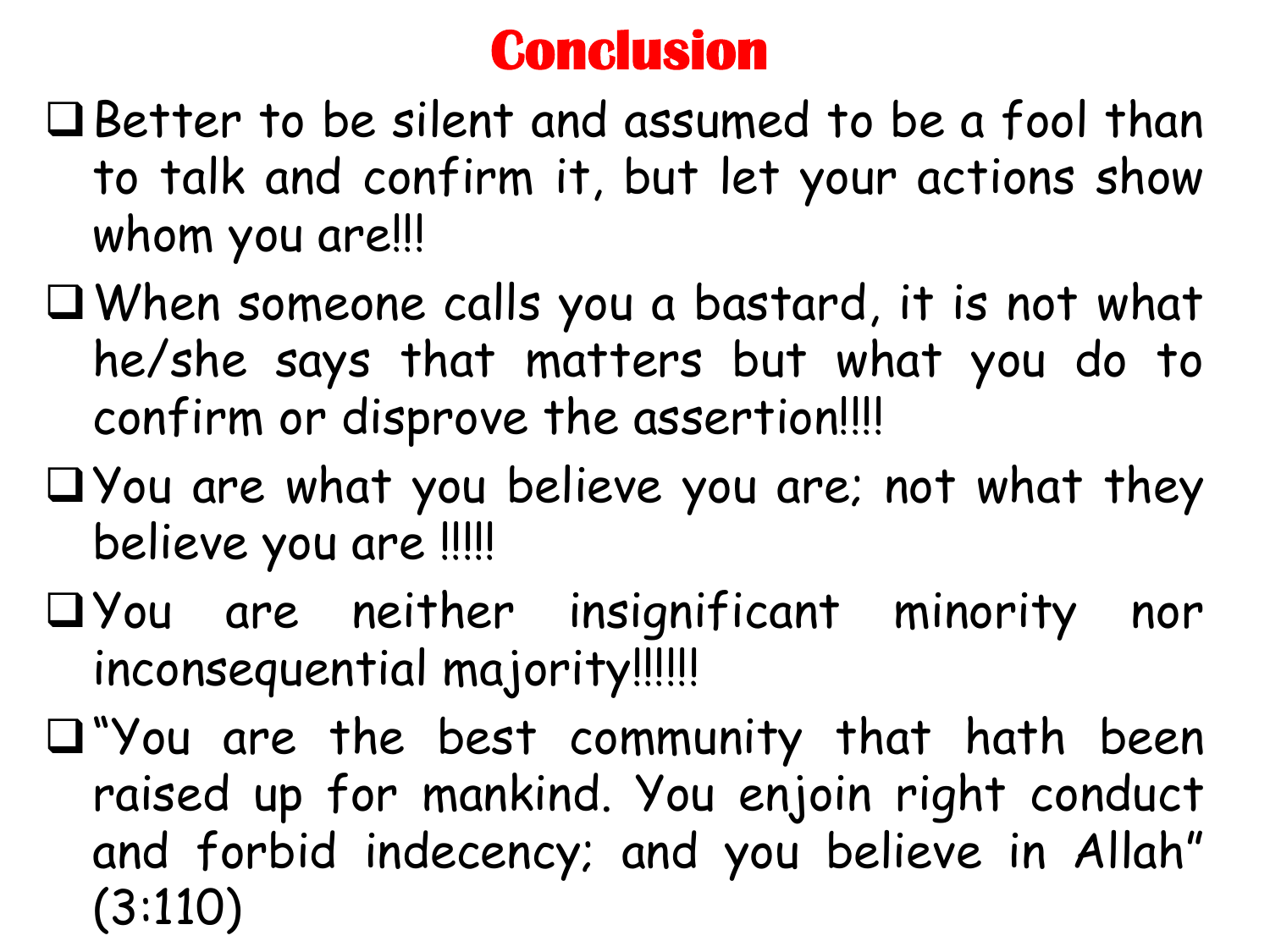#### **Conclusion**

#### إِنَّ اللَّهَ لا يُغَيِّرُ مَا بِقَوْمٍ حَتَّى يُغَيِّرُوا مَا بِأَنفُسِهِمْ ه م ا<br>الا ∫<br>∧  $\sum$ ار ما ū<br>∎ َ ه<br>م  $\tilde{\lambda}$  $\frac{1}{2}$ ار ما نَا<br>ا  $\frac{1}{2}$

"… Allah changes not the condition of a community until they (first) change that which is in their hearts…" (13:11)